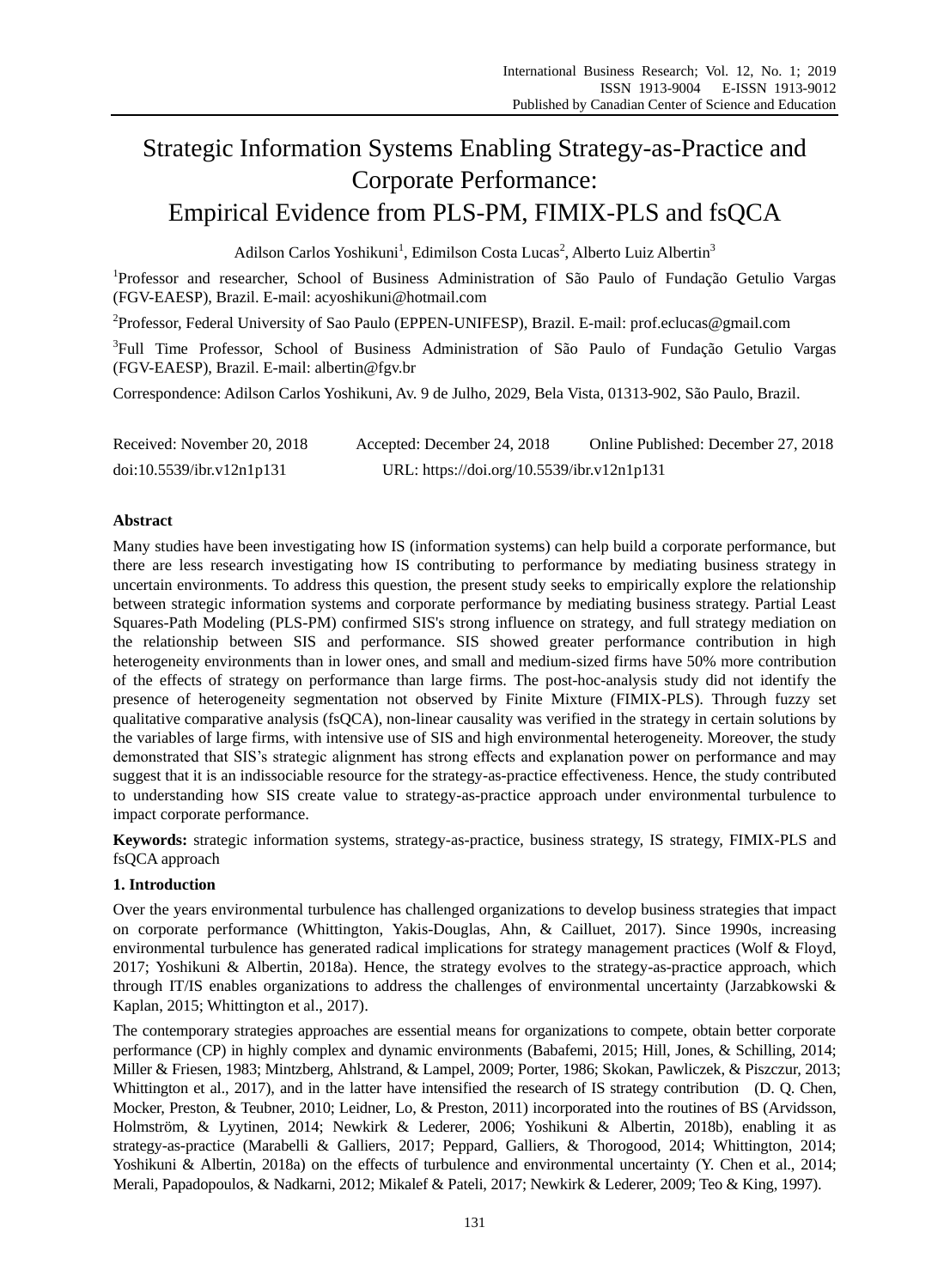This study was carried out with firms located in Brazil, an interesting context to investigate relevant issues of the theoretical and practical contribution of IS strategy in an uncertain environment aggravated by the turbulence of economic crisis. Brazil's GDP was negative in 2015 and 2016 (IBGE, 2016, 2017), and presents different levels of turbulence and environmental uncertainty than countries with a stable economy (Yayla & Hu, 2012). Thus, the study sought to fill open gaps in the IS strategy literature and n Practice theory, contributed with new insights into the relationship between SIS and BS and performance, enabling strategy-as-practice in organizations and examining the implications of environmental uncertainty of dynamism, heterogeneity and hostility separately and for high and low levels. Post hoc analysis results contributed to identify heterogeneity not observed in the proposed model, the nonlinear causality of latent variables in SIS and BS relationship, as well as to the understanding SIS's contribution incorporated into the BS process (Kohli & Grover, 2008), confirming the positioning of IS strategizing (Marabelli & Galliers, 2017; Peppard et al., 2014; Whittington, 2014; Yoshikuni & Albertin, 2018a). Hence, a theoretical approach incorporating previous knowledge was employed, and therefore, contributing to the cumulative research flow in the IS field.

#### **2. Theory Development**

#### *Strategic Information Systems*

Academic studies on the use of IS to support business strategies have increased over the years (Arvidsson et al., 2014; Yolande E. Chan, Denford, & Jin, 2016; Marabelli & Galliers, 2017; Newkirk & Lederer, 2006; Teo & King, 1997), contributing to productivity, innovation, competitive advantage and organization growth and performance (Y.E. Chan, Sabherwal, & Thatcher, 2006; Y. Chen et al., 2014; Yoshikuni & Albertin, 2018a). IS strategy empowers the organization to capture, store, transfer and display information to support strategic decision-making (Yolande E. Chan et al., 2016; D. Q. Chen et al., 2010), to address the challenges of environmental turbulence, understand the various external actors and utilize the intelligence of markets and society for innovation in complex and dynamic environments (Merali et al., 2012).

Given the importance of IS strategy approaches (process and content, desired impact and alignment, D. Y. Chen et al, 2010), and the impracticability of examining all in an empirical study, it was decided to focus on SIS to support the process and BS content in the context of environmental uncertainty, adopting the IS strategizing definition (Marabelli & Galliers, 2017; Peppard et al., 2014; Whittington, 2014; Yoshikuni & Albertin, 2018b) in the stages of strategic planning process, strategic awareness, environmental analysis, development and BS execution and monitoring (D. Q. Chen et al., 2010; Newkirk & Lederer, 2006; Singh, Watson, & Watson, 2002). SIS was approached as a set of IS/IT (information technology) applications that involve current processes and practices of the strategy (D. Q. Chen et al., 2010; Merali et al., 2012), contributing to a holistic, interactive, decentralized, knowledge and learning dynamic vision of practitioners of the strategy-as-practice (Marabelli & Galliers, 2017; Peppard et al., 2014; Whittington, 2014; Yoshikuni & Albertin, 2018a).

#### *Business strategy*

Several approaches are used in strategy theory to conceptualize the firm's strategy (Mintzberg et al., 2009). "Strategic planning" received considerable emphasis and research conducted in the past decades (1960s, 70s, 80s and 90s) investigated strategic planning in stable and predictable environments, which driven by the increase of environmental turbulence has changed in the present (Grant, 2003).

The main dimensions to measure a strategic planning construct correspond to strategic objectives disseminations (Hill et al., 2014; Kaplan & Norton, 2008; Yoshikuni & Albertin, 2014) at different organization levels (Bromiley & Rau, 2014; Dameron, Lê, & Lebaron, 2015; Heyden, Fourn, Koene, Werkman, & Ansari, 2017), scanning the external environment (Hill et al., 2014; Kaplan & Norton, 2008; Porter, 1986), identifying positive and negative factors (Davenport, Harris, & Morison, 2010; Jarzabkowski & Kaplan, 2015; Yoshikuni & Albertin, 2018a), selecting and formulating strategies and plans (Babafemi, 2015; Dameron et al., 2015; Grant, 2003; Heyden et al., 2017) in a continuous cycle of simulation and evaluation of strategic projects (Kaplan & Norton, 2008; Yoshikuni & Albertin, 2018a), executing the strategy (Grant, 2003; Mintzberg et al., 2009) and translated by employees (Dameron et al., 2015; Grant, 2003; Kaplan & Norton, 2008; Yoshikuni & Albertin, 2018a), and controlling and following-up the strategy (Dameron et al., 2015; Grant, 2003; Whittington, 2014) to measure achievements versus those planned (Babafemi, 2015; Heyden et al., 2017; Kaplan & Norton, 1992).

Recent studies have investigated strategic planning evolution, with the strategy-as-practice approach, which occurs through the intense participation of employees, generating flexibility, agility and understanding of the dynamic and complex process of executing the BS (Bromiley & Rau, 2014; Chin, Thatcher, Wright, & Steel, 2013; Dameron et al., 2015; Marabelli & Galliers, 2017; Peppard et al., 2014; Whittington, 2014), characterized by the dynamic and complex realization of everyday strategic practices (Kaplan & Norton, 2008; Yoshikuni &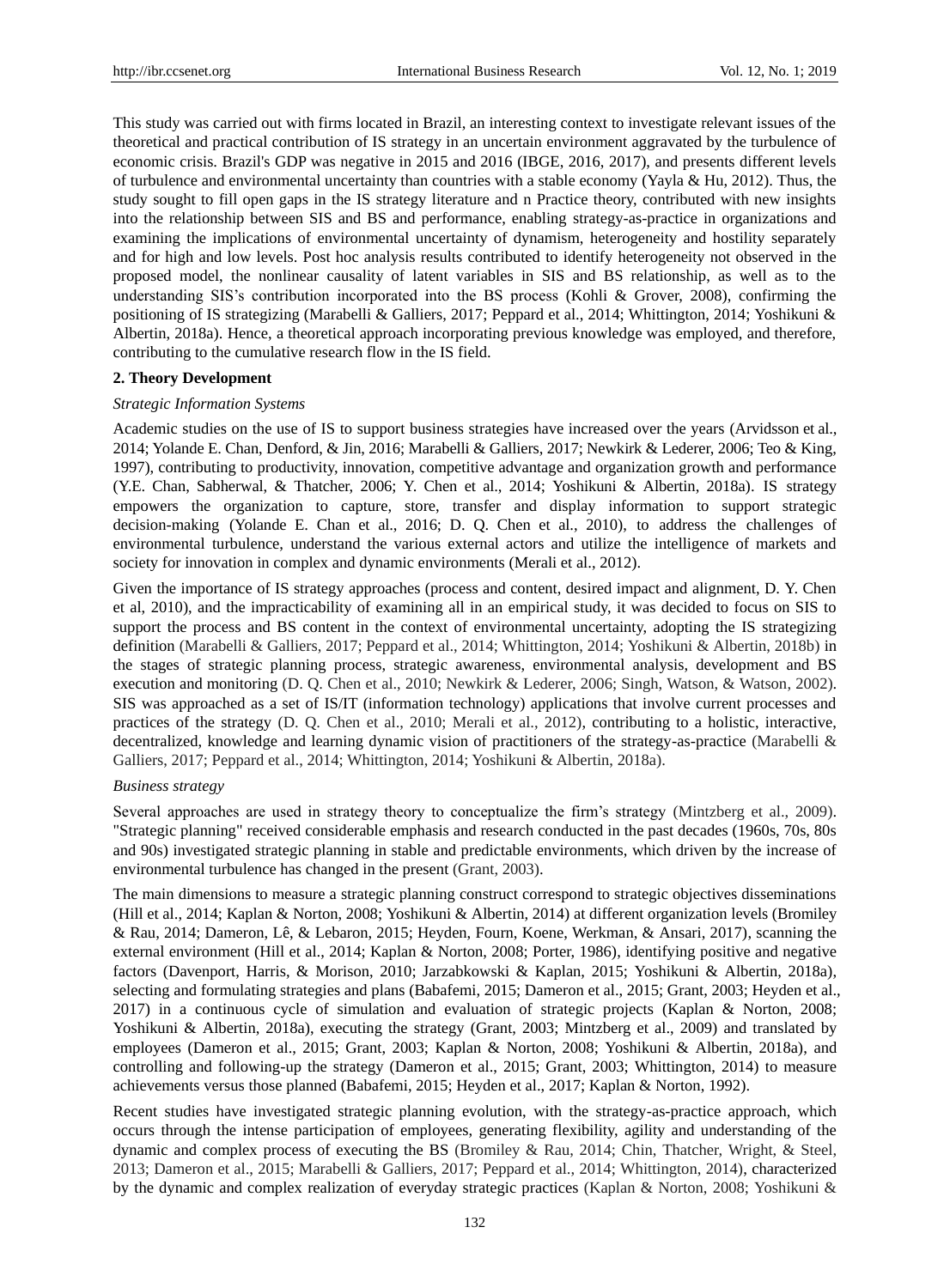Albertin, 2018a), fusing prescriptive strategy practices with new ways of gaining and maintaining differential competitive advantage (Marabelli & Galliers, 2017; Mintzberg et al., 2009).

#### *Corporate Performance*

CP measurement was broadened to assess the multiple dimensions of organizational effectiveness (Mithas, Ramasubbu, & Sambamurthy, 2011; Mostaghel, Oghazi, Beheshi, & Hultman, 2015; Yoshikuni & Albertin, 2018a). Several researchers have considered the Balanced Scorecard (BSC) (Kaplan & Norton, 1992, 2008) as an effective and comprehensive tool for CP based on financial success that measures organizational growth and productivity. It converts the firm's tangible and intangible assets in increased shareholder value (Atkinson, Kaplan, Matsumura, & Young, 2011; Park, Lee, & Chae, 2017b; Yoshikuni & Albertin, 2018b), in the client performance measured by the value creation and market delivery (Bento, Bento, & White, 2013; Mostaghel et al., 2015; Yoshikuni & Albertin, 2017), in the business process performance measured by the efficiency and effectiveness of value chain activities that transform assets into benefits for customers and shareholders (Kaplan & Norton, 1992; Park, Lee, & Chae, 2017a; Sen, Bingol, & Vayway, 2017), and in the organizational perspective of learning and growth by alignment of the intangible assets that are consumed to create organizational value (Albertin & Albertin, 2012; Bento et al., 2013; Kaplan & Norton, 2008; Mithas et al., 2011; Yoshikuni & Albertin, 2017).

## *Environmental uncertainty*

Environmental uncertainty has been extensively investigated in BS theories (Grant, 2003; Lumpkin & Dess, 2001; Mintzberg et al., 2009; Schilke, 2014; Whittington et al., 2017; Yoshikuni & Albertin, 2018b) as contextual factor influencing the use of IS applications as a mechanism that enables the firm to face the complexity, dynamism, uncertainty and unpredictability of social, political and economic systems (Merali et al., 2012; Newkirk & Lederer, 2006; Ray, Wu, & Konana, 2009; Yayla & Hu, 2012), also characterized by dynamism, heterogeneity and hostility (Miller & Friesen, 1983).

Heterogeneity is identified by the complexity and diversity of external environmental factors that influence the organization's market and production processes ((Mao, Liu, & Zhang, 2014; Miller & Friesen, 1983). Market turbulences are measured by changes in evaluation, behavior and preferences of the new and current customers (Y. Chen et al., 2014; Wilden & Gudergan, 2015; Yayla & Hu, 2012). Dynamism is measured by market volatility (Newkirk & Lederer, 2006; Schilke, 2014), i.e., by the high changing rates of the external environment that generate difficulties to predict future situations and events (Y. Chen et al., 2014; Lumpkin & Dess, 2001; Merali et al., 2012; Ray et al., 2009). Hostility is measured by resources scarcity and the intensity by which the actors in a particular market compete for these (Y. Chen et al., 2014; Lumpkin & Dess, 2001; Mao et al., 2014). Turbulence index corresponds to the degree of competition in a particular market (Newkirk & Lederer, 2006; Wilden & Gudergan, 2015).

#### **3. Research Model and Hypotheses**

The research conceptual model below illustrates our hypotheses and assumes that the impact of SIS on corporate performance is mediated by business strategy (Figure 1). Therefore, a strong SIS is hypothesized to promote business strategy, enabling greater flexibility of strategy process and a repertory of options for strategy content, which is fundamental condition for gain corporate performance. Once IT/IS empirical studies debate about the external conditions that favor the realization of the IT business value from business strategy and corporate performance (Mikalef & Pateli, 2017; Yoshikuni & Albertin, 2018a), these study also investigated the moderation of uncertainty environment in the relationship of conceptual model.



Figure 1. Conceptual model of the influence of business strategy mediation on the relationship between SIS and CP moderated by the environmental uncertainty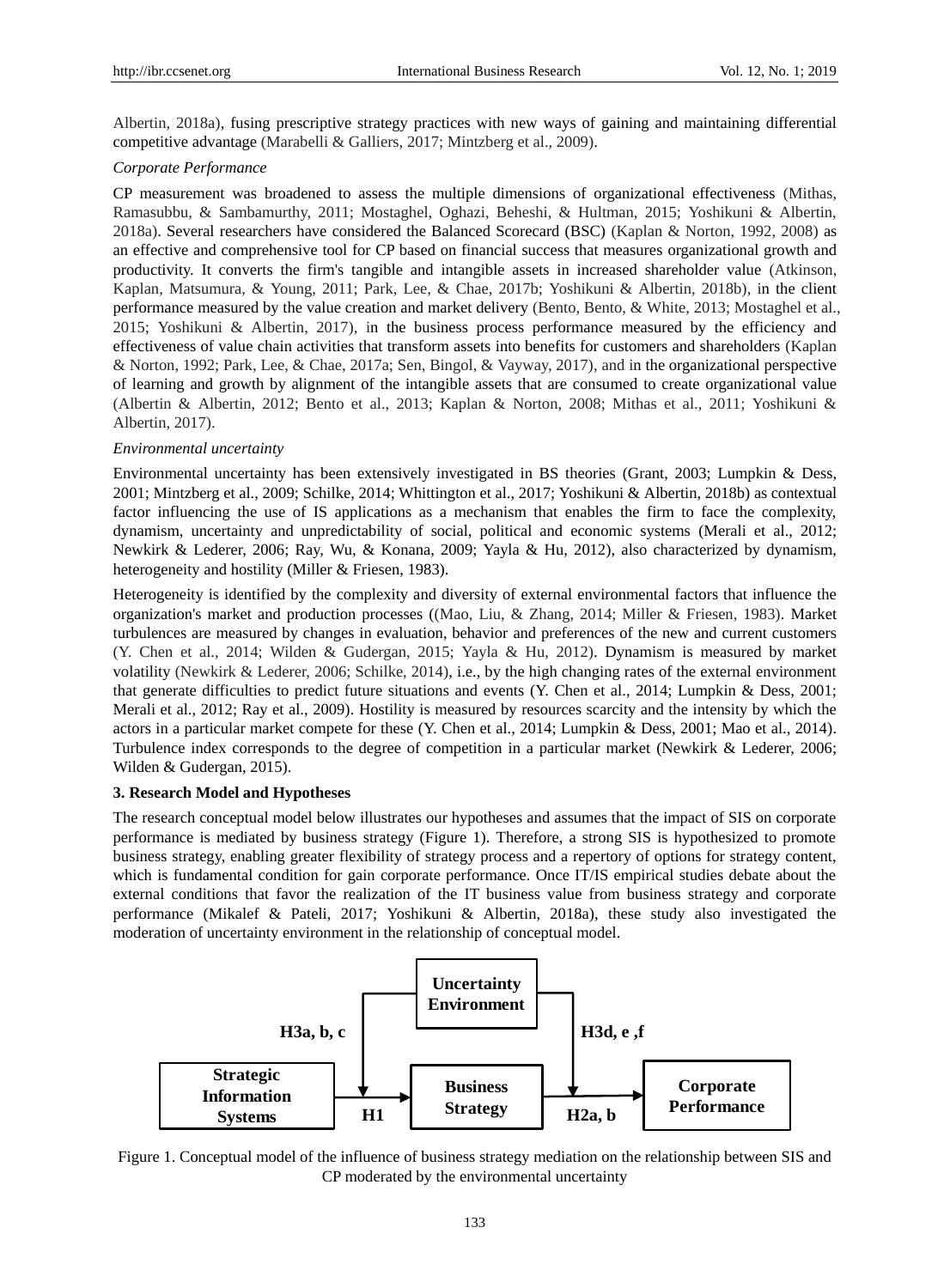#### *Strategic Information Systems and Business Strategy*

Communication, integration and cooperation, without local boundaries, enables awareness of strategic guidelines through SIS (D. Q. Chen et al., 2010; A.H. Segars & Grover, 1999; A.H. Segars, Grover, & Teng, 1998), generating effective understanding of these, objectives and priorities for all organizational levels (Karpovsky & Galliers, 2015). SIS promote flexibility and agility, i.e., such as adaptability, agility, resilience, robustness, versatility, and absorption (Pavlou & El Sawy, 2010). to map positive and negative external factors (Dameron et al., 2015; Newkirk & Lederer, 2006; Xue, Ray, & Sambamurthy, 2012; Yoshikuni & Albertin, 2018a) through the application of business intelligence and big data that collect and analyze a large volume of data and information (D. Q. Chen et al., 2010; George, Haas, & Pentland, 2014; Marabelli & Galliers, 2017), reducing the environment analysis cycle, integrating data and market information (Grant, 2003), reducing decision making time (Rouhani, Ashrafi, Ravasan, & Afshari, 2016; Shollo & Galliers, 2016), and formulating strategic actions to capture opportunities and mitigate threats (Kaplan & Norton, 2008; Sabherwal & Chan, 2001; Xue et al., 2012). The organization enables analytical capacity by SIS to structure a large volume of data and information and to translate it into strategic knowledge (Davenport et al., 2010; Rouhani et al., 2016; Yoshikuni & Albertin, 2018a, 2017), formulate and implement BS action plans (Kearns & Sabherwal, 2006) of innovation and productivity (Johnson & Lederer, 2013; Leidner et al., 2011; Marabelli & Galliers, 2017; Merali et al., 2012; Shollo & Galliers, 2016). Monitoring and controlling strategic planning objectives and goals are enabled by SIS by collecting, integrating, consolidating data and information to be discussed in face-to-face meetings of employees, superiors, subordinates and peers, disseminating and strengthening the firm's accountability (Davenport et al., 2010; Yoshikuni & Albertin, 2018a).

In this regard, SIS empowered the organization to successfully execute strategic planning (D. Q. Chen et al., 2010; Newkirk & Lederer, 2006; Albert H. Segars & Grover, 1998; Singh et al., 2002; Yoshikuni & Albertin, 2018a) in a comprehensive holistic system that enables the firm to develop an effective participatory and decentralized work of thinking, analyze, select, implement and monitor the BS supported by the various IS, postulating the following hypothesis:

## **H1**: *The use of SIS enables BS with flexibility and agility.*

## *Business Strategy and Corporate Performance*

Over the last few decades, theoretical and empirical studies have shown that strategic planning improves CP by aligning its operations towards the implementation of common strategic objectives (Anwar & Hasnu, 2016; Kaplan & Norton, 1992, 2008; Song, Zhao, Arend, & Im, 2015; Whittington et al., 2017). Theoretical studies on IS/IT value creation investigated by Melville et al. (2004) and Kohli and Grover (2008) demonstrated that SIS precedes and incorporates BS processes by providing indirect effects to CP. Other empirical studies showed the various benefits delivered in strategy mediation in the relationship between SIS and CP (Yolande E. Chan et al., 2016; Kearns & Sabherwal, 2006; Kim, Shin, Kim, & Lee, 2011; Yoshikuni & Albertin, 2018a, 2017). Thus, the following hypotheses are highlighted:

#### **H2a**: *BS positively influences CP.*

#### **H2b**: *BS mediates the relationship between SIS and CP.*

### *Environmental Uncertainty, Strategic Information Systems and Business Strategy*

Over the past few years, studies of the indirect effects of environmental uncertainty on SIS have been intensified (Y. Chen et al., 2014; Leidner et al., 2011; Mao et al., 2014; Mikalef & Pateli, 2017; Newkirk & Lederer, 2006; Yoshikuni & Albertin, 2018a). Teo & King (1997) developed one of the first studies on the effects of heterogeneity, dynamism and hostility in the use of IS supporting business strategies. Newkirk and Lederer's (2006) investigations have empirically demonstrated that using SIS in uncertain environments of dynamism, heterogeneity and hostility have contributed organizations to respond to unpredictable challenges and events. Recent studies have shown that SIS enable organization in high uncertain environments to develop organizational capacity to analyze and make agile decisions (Y. Chen et al., 2014; Mao et al., 2014), enabling competitive strategies and influencing performance (Y.E. Chan et al., 2006).

Kearns & Sabherwal (2006) found that IS incorporation in strategic planning enabled the organization to face the intensity of market diversity, and the greater the diversity, the greater the firm's need to obtain information to understand and take decisions. Thus, in a heterogeneous environment, SIS enable the organization's capacity to coordinate, disseminate, collect, analyze, implant and effectively follow the BS, formulating the following hypothesis:

**H3a**: *The relationship between SIS and BS is moderated by the environmental uncertainty of high and low heterogeneity.*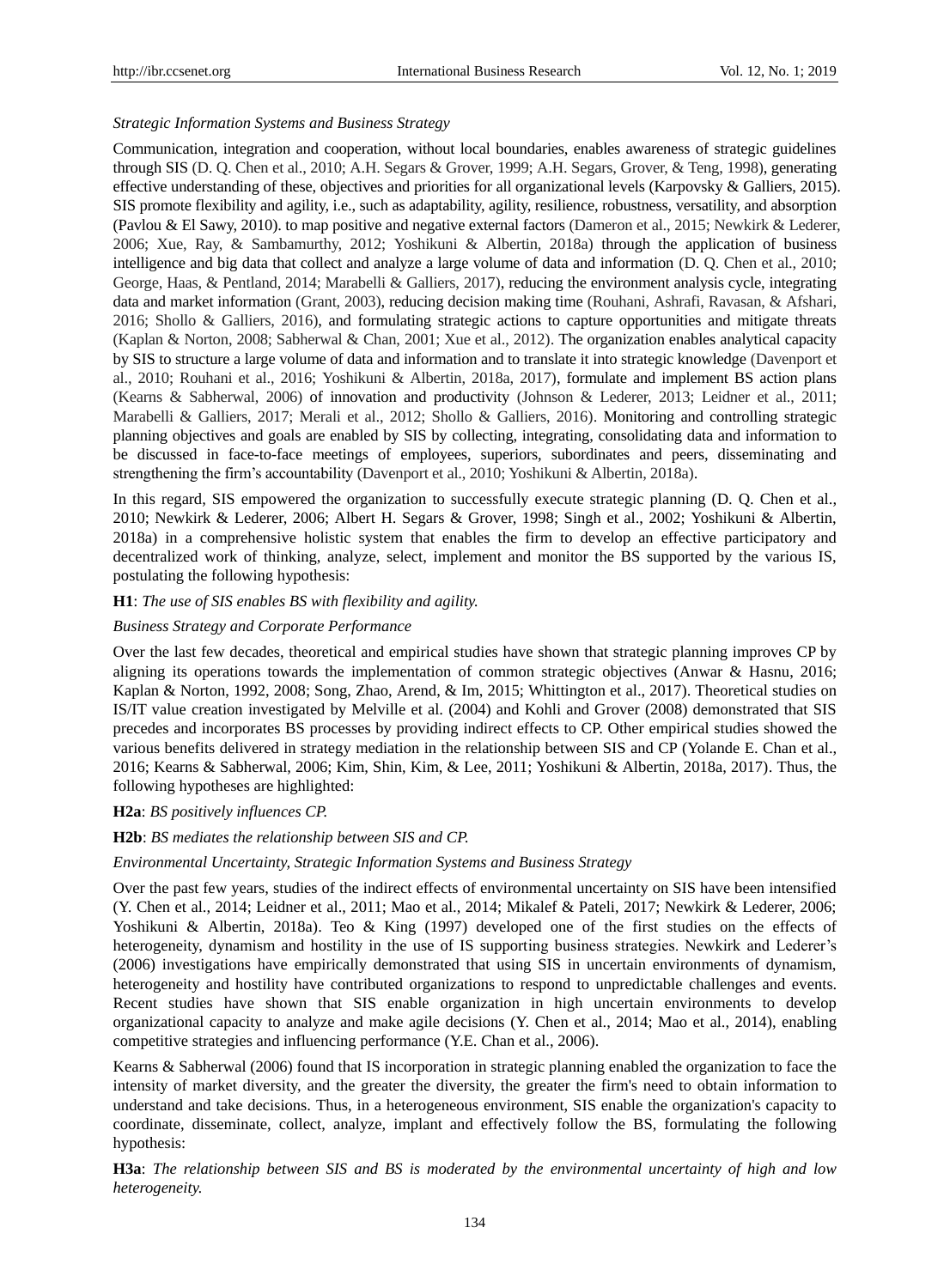Rapidly changing environments raise the organization's challenge to develop agile BS to effectively deal with dynamism complexity (Y.E. Chan et al., 2006; Mikalef & Pateli, 2017). Recent studies have shown that SIS enable the organization to quickly and flexibly respond to the demands arising from dynamism uncertainty (Y. Chen et al., 2014; Pavlou & El Sawy, 2010; Yoshikuni & Albertin, 2018a). Merali et al (2012) confirmed the effectiveness of SIS in supporting adaptation or transformation strategies for firms to remain competitive in rapidly changing environments. Chen et al. (2014) identified that SIS contribute to the rapid information availability for innovation and productivity strategy development by mapping new opportunities, capturing market information, and analyzing customer and competitor data. Thus, dynamism uncertainty could positively moderate the relationship between SIS and BS.

# **H3b**: *The relationship between SIS and BS is moderated by the environmental uncertainty of high and low dynamism.*

Resources scarcity and increasing competition for these resources increase the competitive turbulence (Mao et al., 2014; Yoshikuni & Albertin, 2018a). High hostility rates restrict resource use and may negatively impact collaboration, participation, communication, analysis, formulation and strategic decision making (Y. Chen et al., 2014). However, hostility requires greater organization ability to efficiently and effectively use the limited organizational resources, and SIS can contribute to the success of the strategic planning process by enabling the organization to gather, analyze data and information on the availability and location of resources and the best way to obtain and use them (Newkirk & Lederer, 2006). Thus, it can be concluded that:

**H3c***: The relationship between SIS and BS is moderated by the environmental uncertainty of high and low hostility.*

## *Environmental Uncertainty, Business Strategy and Corporate Performance*

Turbulence increases organizations' efforts to look forward, to project scenarios and future situations into shorter planning horizons (Whittington et al., 2017). The complexity and dynamism of the digital age challenge organizations to develop flexibility and agility to achieve higher performance through new strategic e-business strategic planning practices (Lipitakis & Phillips, 2015). Turbulence and uncertainty pressured contemporary strategic planning to develop mechanisms to respond to the demands of this environment and achieve organizational effectiveness (Grant, 2003; Whittington, 2014; Yoshikuni & Albertin, 2018a). Thus, it was considered that:

**H3d**: *The relationship between BS and CP is moderated by the environmental uncertainty of high and low heterogeneity.*

**H3e**: *The relationship between BS and CP is moderated by the environmental uncertainty of high and low dynamics.*

**H3f**: *The relationship between BS and CP is moderated by the environmental uncertainty of high and low hostility.*

## **4. Methodological Approach**

The sample was selected from Brazilian firms from the directory provided by the Center for Applied Information Technology (GVcia) of FGV. Target respondents were senior business executives with appropriate knowledge of the firm's strategic business and IT/IS processes. Executives were asked to consult other members of their firm to obtain information about which they were not highly knowledgeable (Mikalef & Pateli, 2017). The survey was sent to 1089 organizations from which 139 (13%) of the questionnaires were answered. The platform was configured to restrict missing data fill errors.

The sample showed to be 10 times bigger than the structural paths number that predict a particular reflexive construct (Hair, Sarstedt, Ringle, & Gudergan, 2018); however, a more rigorous test of the minimum study sample size was performed using the *G\*Power v.3.1.9.2* software (Faul, Erdfelder, Lang, & Buchner, 2007), with a median effect size  $[f^2]$  of 0.15 and with statistical power of not less than 0.80 (Hair et al., 2018; Ringle, Bido, & Da Silva, 2014), recommending a minimum sample size of 43 cases. Demographic data of respondents on behalf of their respective organizations show that 28% hold presidential, director and superintendent positions, 42% were managers and coordinators and 30% were decision-makers. Table 1 shows the distribution of companies in the sample.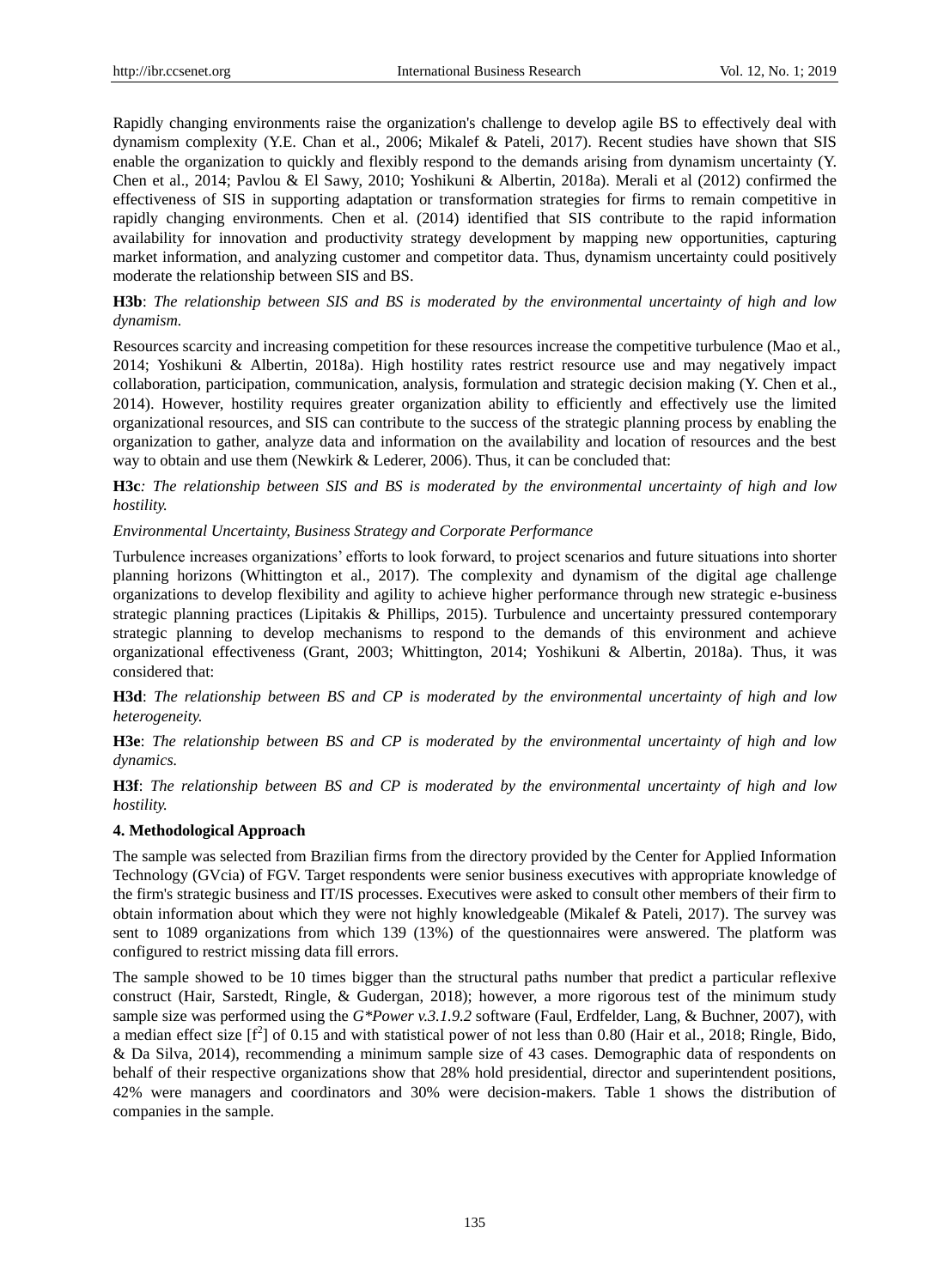## Table 1. Types of participating firms

| Sector          |     | Number of employees<br>(Size) |     |  |  |  |
|-----------------|-----|-------------------------------|-----|--|--|--|
|                 |     |                               |     |  |  |  |
| Agrobusiness    | 6%  | $\lt 9$                       | 4%  |  |  |  |
| Manufacturing   | 30% | $10 - 49$                     | 9%  |  |  |  |
| <b>Services</b> | 64% | $50 - 99$                     | 12% |  |  |  |
|                 |     | $100 - 249$                   | 9%  |  |  |  |
|                 |     | $250 - 499$                   | 9%  |  |  |  |
|                 |     | > 500                         | 58% |  |  |  |

#### **5. Research Findings**

After evaluation of the descriptive statistics of the demographic variables, scale clearance followed through the confirmatory factorial analysis (convergent validity, discriminant validity and reliability).

#### *Measurement model*

Dimensions were defined from theoretical reference (see Table 2) and the survey instrument was developed to collect data to validate the main constructs and test the research hypotheses. It maintained for confirmatory factor analysis, the constructs poses reflective indicators and were connected to each other, assuming they are correlated (Hair, Hult, Ringle, & Sarstedt, 2016). The 7-point Likert scale was used, varying from 1 (totally disagree) to 7 (totally agree) to evaluate the constructs. The validated scale, with the items used - the constructs, the scale assertions (variables/indicators) and their factorial loads - can be found in the survey instrument with the first author.

Table 2. Measures and sources of variables used in the analyses

| Variables                | <b>Measures</b>            | Sources                                              |  |  |  |
|--------------------------|----------------------------|------------------------------------------------------|--|--|--|
| Strategic                |                            |                                                      |  |  |  |
| Information              | IS support BS              | Yoshikuni & Albertin (2018a)                         |  |  |  |
| <b>Systems</b>           |                            |                                                      |  |  |  |
| <b>Business Strategy</b> | Strategic planning process | Grant (2003) and Hill, Jones and<br>Schilling (2014) |  |  |  |
|                          | Financial                  |                                                      |  |  |  |
| Corporate                | Customer                   |                                                      |  |  |  |
| Performance              | <b>Business process</b>    | Kaplan and Norton (1992, 2008)                       |  |  |  |
|                          | Learning and growth        |                                                      |  |  |  |
| Enviromental             | Hostility                  | Mikalef & Pateli (2017), Miller &                    |  |  |  |
|                          | Dynamism                   | Friesen (1983) and Yayla & Hu                        |  |  |  |
| Uncertainty              | Heterogeneity              | (2012)                                               |  |  |  |
|                          | Size                       | Melville, Kraemer, & Gurbaxani                       |  |  |  |
| Control Variables        |                            | $(2004)$ , Chan et al. $(2016, 2006)$                |  |  |  |
|                          | Sector                     | and Sabherwal & Chan $(2001)$                        |  |  |  |

The factorial load and the convergent validity of the constructs were performed and the items were above 0.50, confirming an adequate extracted mean variance (Hair, Sarstedt, Matthews, & Ringle, 2016). The discriminant validity was verified by observing the values on the diagonal (square root of the extracted mean variance) and these were higher than the values outside the diagonal (correlations) (Hair, Hult, et al., 2016). Reliability was adequate, with composite reliability values higher than 0.7 (Table 3) (Hair, Hult, et al., 2016).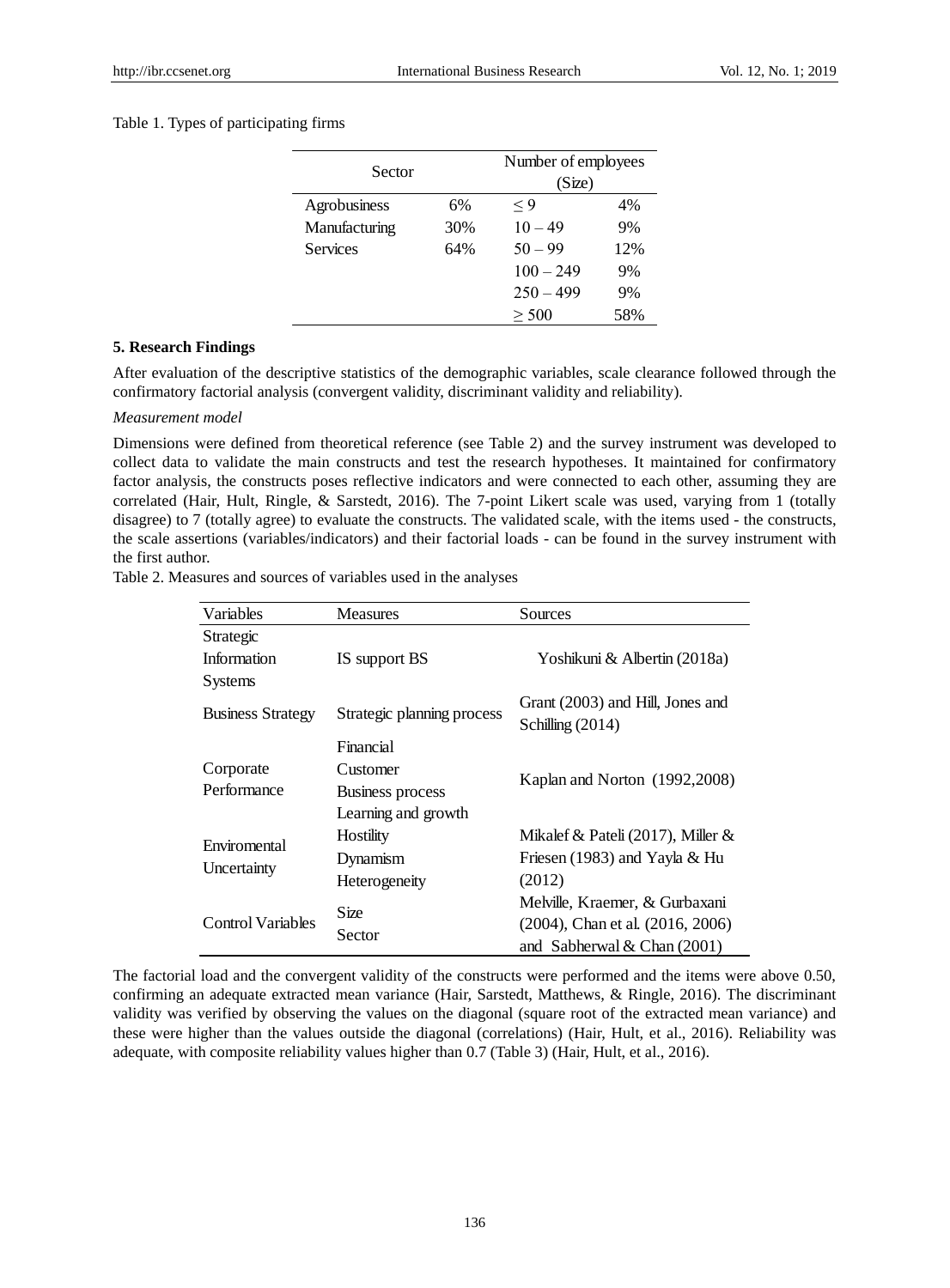| Latent variables                    |                                  | $\overline{2}$ | 3       | $\overline{4}$ | 5                | 6    | 7    | 8    | 9    |
|-------------------------------------|----------------------------------|----------------|---------|----------------|------------------|------|------|------|------|
| 1 - Strategic IS                    | 0.85                             |                |         |                |                  |      |      |      |      |
| 2 - Business strategy               | 0.70                             | 0.81           |         |                |                  |      |      |      |      |
| 3 - Financial performance           | 0.37                             | 0.50           | 0.92    |                |                  |      |      |      |      |
| 4 - Customer performance            | 0.34                             | 0.54           | 0.54    | 0.75           |                  |      |      |      |      |
| 5 - Business process performance    | 0.54                             | 0.64           | 0.54    | 0.62           | 0.75             |      |      |      |      |
| 6 - Learning and growth performance | 0.38                             | 0.60           | 0.41    | 0.53           | 0.65             | 0.74 |      |      |      |
| 7 - Heterogeneity                   | 0.20                             | 0.33           | 0.13    | 0.23           | 0.35             | 0.13 | 0.77 |      |      |
| 8 - Dynamism                        | 0.17                             | 0.14           | 0.12    | 0.13           | 0.27             | 0.19 | 0.36 | 0.76 |      |
| 9 - Hostility                       | 0.23<br>$\blacksquare$<br>$\sim$ | 0.21           | $-0.16$ |                | $-0.12 - 0.08 -$ | 0.06 | 0.12 | 0.25 | 0.74 |
| <b>AVE</b>                          | 0.72                             | 0.65           | 0.85    | 0.56           | 0.56             | 0.55 | 0.59 | 0.58 | 0.54 |
| Composite reliability               | 0.93                             | 0.90           | 0.94    | 0.79           | 0.79             | 0.78 | 0.80 | 0.81 | 0.78 |
| Means                               | 4.56                             | 4.77           | 4.56    | 5.27           | 4.83             | 4.97 | 4.67 | 3.68 | 3.89 |
| Standard deviation                  | 1.30                             | 1.01           | 1.61    | 0.93           | 1.13             | 1.11 | 1.41 | 1.13 | 1.41 |
| Variance coefficient                | 0.28                             | 0.21           | 0.35    | 0.18           | 0.23             | 0.22 | 0.30 | 0.31 | 0.36 |

#### Table 3. Correlations matrix between constructs

*Structural Model*

The model implicates a complex operationalization as it involves the evaluation of the moderation effects of environmental uncertainty and control variables, and inclusion of a latent variable to remove the bias from the MLMV (measured latent marker variable). As recommended by Chin, Thatcher, Wright and Steel (2013), four items designed to have the lowest possible logical correlation with other constructs under investigation were included to control the bias of the common method (Table 4). The analysis was based on the cases of Table 5 and the results are commented in the following sections.

Table 4. Indicators used for MLMV analysis

MLMV\_1: I always conquer my goals. MLMV\_2: My dream is to have my own business. MLMV\_3: I like the hot weather. MLMV\_4: I always imagine what my life will be like in the future.

|  |  | Table 5. Standardized regression coefficients of the structural models with MLMV items |  |  |  |  |  |
|--|--|----------------------------------------------------------------------------------------|--|--|--|--|--|
|  |  |                                                                                        |  |  |  |  |  |

| Case | Structural model                       | Path<br>coefficient | Standard<br>error | t value | p value | R <sup>2</sup> |
|------|----------------------------------------|---------------------|-------------------|---------|---------|----------------|
|      | $SIS$ -> Corporate performance         | 0.0892              | 0.098             | 0.912   | 0.362   |                |
|      | $BS \rightarrow$ Corporate performance | 0.5399              | 0.109             | 4.938   | 0.000   | 45.3%          |
|      | MLMV-> Corporate performance           | 0.4063              | 0.136             | 0.091   | 1.493   |                |
| 2    | $SIS$ -> Business strategy             | 0.6327              | 0.050             | 12.709  | 0.000   | 57.0%          |
|      | $MLMV \rightarrow Business strategy$   | 0.3016              | 0.054             | 5.636   | 0.000   |                |

Legend: Business strategy (BS) and Strategic information systems (SIS).

*Note 1.* Significance was estimated by bootstrap with  $N = 139$  cases and 1000 replicates in SmartPLS 3.2.6.

The relationships between SIS and CP, and SIS and BS with the inclusion of the MLMV in cases 1 and 2 (Table 5), presented statistical significance (p value <0.001), from which the need to operationalize the model without the inclusion of the MLMV (Table 6) was noticed, and the structural coefficients of the model "without the inclusion of the MLMV" and "with the inclusion of the MLMV" were compared.

Table 6. Standard regression coefficients of the structural models without MLMV items

| Case | Structural model                       | Path<br>coefficient | <b>Standard</b><br>error | t value | p value | $\mathbf{R}^2$ |  |
|------|----------------------------------------|---------------------|--------------------------|---------|---------|----------------|--|
|      | $SIS$ -> Corporate performance         | 0.062               | 0.094                    | 0.660   | 0.509   | 43.90%         |  |
|      | $BS \rightarrow$ Corporate performance | 0.532               | 0.081                    | 6.540   | 0.000   |                |  |
|      | $SIS$ -> Business strategy             | 0.698               | 0.046                    | 15 296  | 0.000   | 48.70%         |  |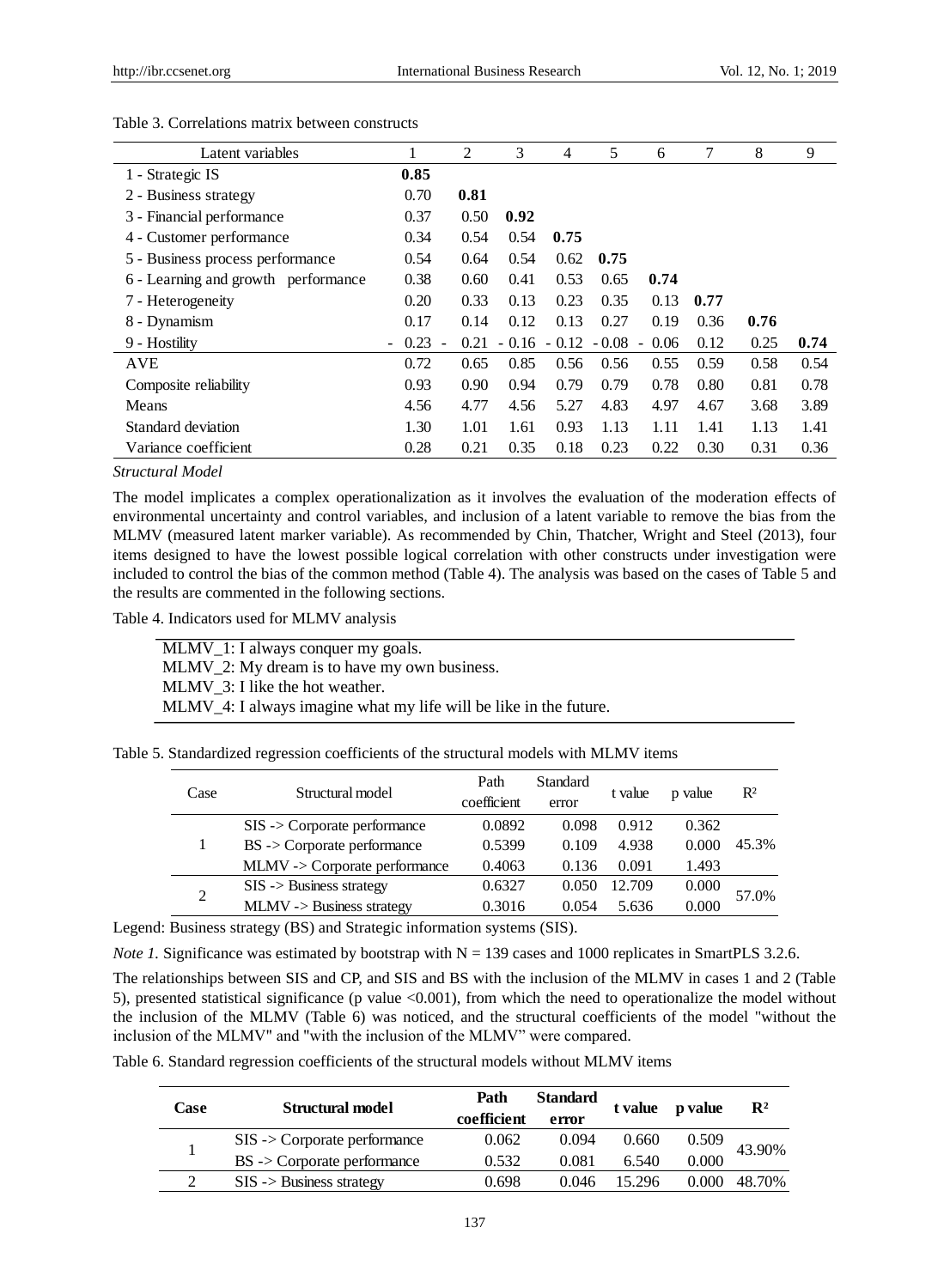According to Hair et al (2018), to compare the path coefficients differences between the structural models, the use of multigroup analysis (PLS-MGA) is recommended. Table 7 shows the result for the relations of latent variables and did not present statistically significant differences between the path effects (p value  $> 0.05$ ). The sample did therefore not present bias of the common collection method, and structural model of Table 3 was used for analysis of hypothesis H1 and H2, showing that the R2 values in all relations presented a great effect and provided a measure of structural model quality, as suggested by Ringle et al. (2014).

|                                        |             | With MLMV      | Without MLMV |          | With MLMV vs Without MLMV |         |         |  |
|----------------------------------------|-------------|----------------|--------------|----------|---------------------------|---------|---------|--|
| Relationship between variables         | Path        | Standard error | Path         | Standard | $ \beta_1 - \beta_2 $     | t value |         |  |
|                                        | Coefficient |                | Coefficient  | error    |                           |         | p value |  |
| $SIS$ -> Corporate performance         | 0.0892      | 0.098          | 0.062        | 0.094    | 0.028                     | 0.204   | 0.839   |  |
| $BS \rightarrow$ Corporate performance | 0.5399      | 0.109          | 0.532        | 0.081    | 0.008                     | 0.057   | 0.955   |  |
| $SIS$ -> Business strategy             | 0.6327      | 0.050          | 0.698        | 0.046    | 0.065                     | 0.971   | 0.333   |  |

Table 7. Comparison of the structural coefficients with and without inclusion of the MLMV

Hypotheses H1 and H2a supported (value p < 0.001) that SIS influence the BS, and the BS influences the CP.

As recommended by Hair, Hulf et al (2016), the indirect effects of BS mediation on the relationship between SIS and CP through VAF (variance accounted for) result was verified, as it was totally mediated by the BS (direct effect = 0.062, total effect = 0.433, indirect effect = 86%, VAF = 14%) with statistical significance (p value < 0.001), thus supporting the H2b hypothesis.

The influence of environmental uncertainty through the variables of heterogeneity, dynamism and hostility, and control variables in the variables dependent on BS and CP (Carlson & Wu, 2012) were also verified. The PLS-MGA method was used to analyze the effect of environmental uncertainty. Subgroups classified as "high" and "low" presence of heterogeneity, dynamism and hostility dimensions (Newkirk & Lederer, 2006; Yayla & Hu, 2012) were created and investigated the predictive power of SIS and BS on the dependent variables, comparing the path effects in the relations between exogenous and endogenous variables, according to Tables 8, 9 and 10.

Table 8. Comparison of structural coefficients of low (41 cases) and high (98 cases) heterogeneity

| Relationship between variables         |             | Low heterogeneity<br>$(41 \text{ cases})$ | <b>High Heterogeneity</b><br>$(98 \text{ cases})$ |          | Low vs High           |         |         |  |
|----------------------------------------|-------------|-------------------------------------------|---------------------------------------------------|----------|-----------------------|---------|---------|--|
|                                        | Path        | Standard error                            | Path                                              | Standard | $ \beta_1 - \beta_2 $ | t value | p value |  |
|                                        | Coefficient |                                           | Coefficient                                       | error    |                       |         |         |  |
| $SIS$ -> Corporate performance         | 0.086       | 0.141                                     | 0.064                                             | 0.141    | 0.023                 | 0.093   | 0.926   |  |
| $BS \rightarrow$ Corporate performance | 0.744       | 0.108                                     | 0.539                                             | 0.144    | 0.206                 | 0.885   | 0.377   |  |
| $SIS$ -> Business strategy             | 0.564       | 0.120                                     | 0.754                                             | 0.039    | 0.191                 | .969    | 0.050   |  |

The subgroup of low heterogeneity consisted of 41 firms and the high of 98 firms. The relationship between SIS and the BS presented a difference in path coefficients and statistical significance (p value  $< 0.05$ ) and supported the H3a hypothesis. The H3d hypothesis did not present statistical significance and was not supported when comparing the path effects in the relationship between strategy and CP (p value  $= 0.377$ ).

Dynamic and hostility variables were moderated in the relationships between SIS and BS, and BS and CP, and no statistical significance was found (p value > 0.05) for these. Hence, hypotheses H3b, H3c, H3e and H3f were not supported (Tables 9 and 10).

Table 9. Comparison of structural coefficients of low and high dynamism cases

| Relationship between variables         |             | Low dynamism<br>$(84 \text{ cases})$ | High dynamism<br>$(55 \text{ cases})$ |          | Low vs High           |         |         |
|----------------------------------------|-------------|--------------------------------------|---------------------------------------|----------|-----------------------|---------|---------|
|                                        | Path        | Standard error                       | Path                                  | Standard | $ \beta_1 - \beta_2 $ | t value | p value |
|                                        | Coefficient |                                      | Coefficient                           | error    |                       |         |         |
| $SIS$ -> Corporate performance         | 0.078       | 0.099                                | 0.038                                 | 0.239    | 0.040                 | 0.175   | 0.861   |
| $BS \rightarrow$ Corporate performance | 0.614       | 0.104                                | 0.611                                 | 0.217    | 0.003                 | 0.015   | 0.988   |
| $SIS$ -> Business strategy             | 0.648       | 0.063                                | 0.786                                 | 0.057    | 0.139                 | 1.545   | 0.124   |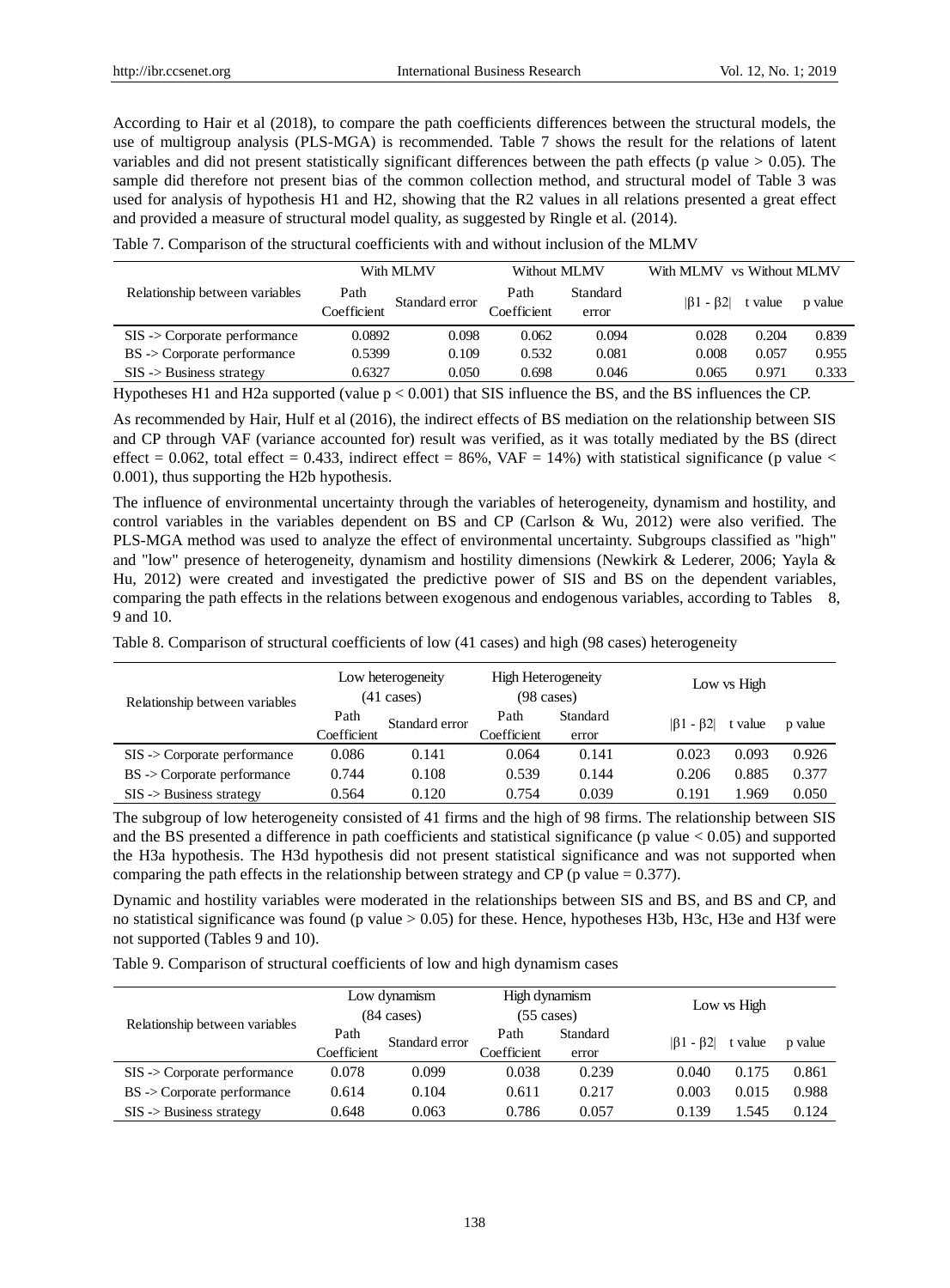| Relationship between variables         |             | Low hostility<br>$(82 \text{ cases})$ |             | <b>High Hostility</b><br>$(57 \text{ cases})$ | Low vs High                      |         |  |  |  |
|----------------------------------------|-------------|---------------------------------------|-------------|-----------------------------------------------|----------------------------------|---------|--|--|--|
|                                        | Path        | Standard error                        | Path        | Standard                                      | $ \beta_1 - \beta_2 $<br>t value | p value |  |  |  |
|                                        | Coefficient |                                       | Coefficient | error                                         |                                  |         |  |  |  |
| $SIS$ -> Corporate performance         | 0.1459      | 0.123                                 | 0.039       | 0.153                                         | 0.185<br>0.959                   | 0.339   |  |  |  |
| $BS \rightarrow$ Corporate performance | 0.5616      | 0.123                                 | 0.675       | 0.142                                         | 0.605<br>0.114                   | 0.546   |  |  |  |
| $SIS$ -> Business strategy             | 0.7257      | 0.056                                 | 0.653       | 0.059                                         | 0.875<br>0.073                   | 0.383   |  |  |  |

#### Table 10. Comparison of structural coefficients of low and high hostility

IT/IS expenses of Brazilian organization keep increasing, and as evidenced by the annual research carried out by the Getulio Vargas Foundation (FGV), the services sector spent 11% and manufacturing 4.5% of their net sales in 2016 in this (Meirelles, 2018). Thus, this investigation sought to study the influences, through control variables of the characteristics of the organization (Melville, Kraemer, & Gurbaxani, 2004), its sector and its size by the number of employees (Y.E. Chan et al., 2006; Yolande E. Chan et al., 2016) in relation to SIS, BS and CP (Sabherwal & Chan, 2001). The influence of the control variables - size and sector - in the relations of the latent model variables was also evaluated and compared with the path coefficients using the PLS-MGA method (Hair, Hult, et al., 2016; Yoshikuni & Albertin, 2017). Subgroups of firms with <499 and >500 employees were created and it was identified that the relationships between SIS and BS, and BS and CP, are moderated by the firm's size, showing a statistically significant difference of respectively 0.391 (50%) for the relation between BS and CP (p value <0.05). However, the direct relationship between SIS and CP for both groups of <499 and >500 employees did not present statistical significance (p value =  $0.198$ , p value =  $0.071$ ) (Table 11).

Table 11. Comparison of the structural coefficients of the firm´s size control variable

|                                        |             | Less than 499        | More than 500        |          |                                      |         |         |  |
|----------------------------------------|-------------|----------------------|----------------------|----------|--------------------------------------|---------|---------|--|
| Relationship between variables         |             | employees (59 cases) | employees (80 cases) |          | Less than 499 $\,\$ vs More than 500 |         |         |  |
|                                        | Path        | Standard error       | Path                 | Standard | $ \beta_1 - \beta_2 $                | t value | p value |  |
|                                        | Coefficient |                      | Coefficient          | error    |                                      |         |         |  |
| $SIS$ -> Corporate performance         | $-0.1492$   | 0.116                | 0.242                | 0.134    | 0.391                                | 2.126   | 0.035   |  |
| $BS \rightarrow$ Corporate performance | 0.7897      | 0.103                | 0.399                | 0.123    | 0.391                                | 2.342   | 0.020   |  |
| $SIS$ -> Business strategy             | 0.6874      | 0.056                | 0.650                | 0.071    | 0.038                                | 0.399   | 0.690   |  |

The moderation sector was analyzed regarding the relation between exogenous and endogenous variables for the sectors with the highest representation in the sample, manufacturing and service (Table 12). No influence of the sector was identified in the relationship between SIS and BS, and BS and CP (value  $p > 0.05$ ).

|  | Table 12. Comparison of the structural coefficients of the control variable of the industry and service sectors |  |  |  |
|--|-----------------------------------------------------------------------------------------------------------------|--|--|--|
|--|-----------------------------------------------------------------------------------------------------------------|--|--|--|

|                                        | Manufacturing (43 cases) |                 | Service (89 cases) |          |                       | Manufacturing vs Service |         |  |  |
|----------------------------------------|--------------------------|-----------------|--------------------|----------|-----------------------|--------------------------|---------|--|--|
| Relationship between variables         | Path                     | <b>Standard</b> | Path               | Standard | $ \beta_1 - \beta_2 $ | t value                  | p value |  |  |
|                                        | Coefficient              | error           | Coefficient        | error    |                       |                          |         |  |  |
| $SIS$ -> Corporate performance         | 0.038                    | 0.206           | 0.076              | 0.109    | 0.038                 | 0.182                    | 0.856   |  |  |
| $BS \rightarrow$ Corporate performance | 0.5408                   | 0.200           | 0.658              | 0.107    | 0.117                 | 0.572                    | 0.568   |  |  |
| $SIS$ -> Business strategy             | 0.7386                   | 0.062           | 0.677              | 0.061    | 0.062                 | 0.639                    | 0.523   |  |  |

#### **Post hoc analysis**

A post hoc analysis was carried out in order to guide and direct possible conclusions of the study, structuring it to investigate the presence of unobserved heterogeneity, examine combinations of non-linear causal conditions and the influence of IS strategizing by means of IS moderation product and BS.

The presence of unobserved heterogeneity was realized through Finite Mixture modeling (FIMIX-PLS), identifying the existence of significant differences in structural model relationships between data groups that were not observed by the environmental control and uncertainty variables (Becker, Rai, Ringle, & Volckner, 2013; Hair, Sarstedt, et al., 2016). The FIMIX-PLS algorithm was run 10 times for segments 1-5 using the Akaike Information Criterion (AIC), modified AIC with factor 3 (AIC3), Bayesian Information Criterion (BIC), Consistent AIC (CAIC), Hannan-Quinn Criterion (HQ) and normed Entropy Statistics (EN) to identify the appropriate targeting solution from appropriate segmentation (Matthews, Sarstedt, Hair, & Ringle, 2016; Sarstedt, Becker, Ringle, & Schwaiger, 2011). The information criteria for segment selection (Hair, Hult, et al., 2016; Hair et al., 2018) indicate the two-segment solution as the most appropriate (values coincide for  $AIC<sub>3</sub>$  and CAIC together with  $ACI_3$  and BIC, in addition to  $AIC_4$  and BIC,  $MDL_5$  criterion presented the largest choice of a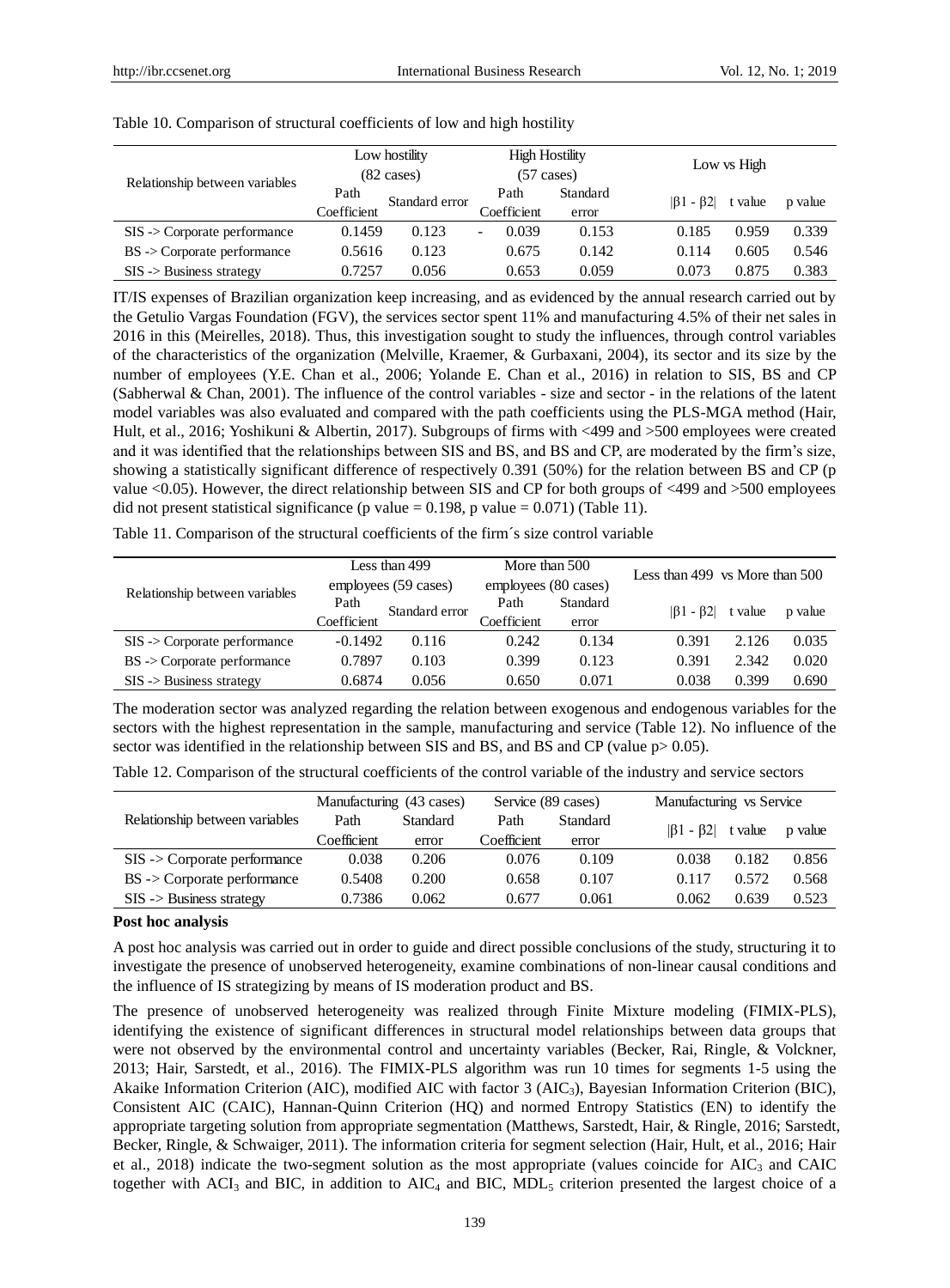|  |  | segment and AIC the choice of $\leq$ 5 segments, with EN criterion value $>0.5$ , Table 13), and the sample size by |  |  |  |  |  |  |
|--|--|---------------------------------------------------------------------------------------------------------------------|--|--|--|--|--|--|
|  |  | segment was greater than the minimum size indicated in the structural model of 43 cases (Table 14).                 |  |  |  |  |  |  |

| Criterion        |           | Number of solutions |           |           |           |  |  |  |  |  |  |
|------------------|-----------|---------------------|-----------|-----------|-----------|--|--|--|--|--|--|
|                  |           | $\mathcal{L}$       | 3         | 4         | 5         |  |  |  |  |  |  |
| AIC.             | 1,607.342 | 1,532.897           | 1,520.447 | 1,511.244 | 1,504.407 |  |  |  |  |  |  |
| AIC <sub>3</sub> | 1,620.342 | 1,559.897           | 1,561.447 | 1,566.244 | 1,573.407 |  |  |  |  |  |  |
| AIC4             | 1,633.342 | 1,586.897           | 1,602.447 | 1,621.244 | 1,642.407 |  |  |  |  |  |  |
| <b>BIC</b>       | 1,645.490 | 1,612.128           | 1,640.761 | 1,672.640 | 1,706.886 |  |  |  |  |  |  |
| <b>CAIC</b>      | 1,658.490 | 1,639.128           | 1,681.761 | 1,727.640 | 1,775.886 |  |  |  |  |  |  |
| HO               | 1,622.845 | 1,565.094           | 1,569.339 | 1,576.831 | 1,586.689 |  |  |  |  |  |  |
| MDL <sub>5</sub> | 1,902.083 | 2,145.051           | 2,450.014 | 2,758.225 | 3,068.801 |  |  |  |  |  |  |
| EN               | n/a       | 0.647               | 0.648     | 0.705     | 0.718     |  |  |  |  |  |  |

Table 13. Information criteria by segment by FIMIX-PLS

Legend: AIC - Akaike's Information Criterion, AIC<sub>3</sub> - Modified AIC with Factor 3, AIC<sub>4</sub> - Modified AIC with Factor 4, BIC - Bayesian Information Criteria, CAIC - Consistent AIC, HQ - Hannan Quinn Criterion, MDL<sub>5</sub> -EN - Entropy Statistic (Normed).

| Table 14. Relative size of declining segments per solution |  |  |
|------------------------------------------------------------|--|--|
|------------------------------------------------------------|--|--|

| $N^{\circ}$ of solutions |         |         | Solutions size |         |         |
|--------------------------|---------|---------|----------------|---------|---------|
|                          | $S = 1$ | $S = 2$ | $S = 3$        | $S = 4$ | $S = 5$ |
| $\overline{2}$           | 0.541   | 0.459   |                |         |         |
| 3                        | 0.373   | 0.342   | 0.285          |         |         |
| 4                        | 0.443   | 0.250   | 0.160          | 0.147   |         |
| $\overline{\phantom{1}}$ | 0.316   | 0.261   | 0.153          | 0.144   | 0.126   |

*Note.* The table shows the relative size of the segments in descending order per solution

The simple intersection of FIMIX-PLS segments 1 and 2 was performed with the control and environmental uncertainty variables (Table 15), and the best combination for the environmental uncertainty variables (heterogeneity, dynamism and hostility) and sector (agribusiness, manufacturing and services) was verified for FIMIX-PLS group 1 (numbers in bold in the table). Only the size of the firm by the number of employees for the segmentations of  $\leq$ 9 and between 50-99 employees proved to be suitable for FIMIX-PLS group 2 (Table 13 numbers in bold). The groupings by the number of cases of the environmental uncertainty variables and sector by segment obtained the result of 80 cases for the FIMIX-PLS group 2, with 58% of cases, slightly lower than 60% as recommended by Hair et al (2016). However, the grouping for firm size was unsatisfactory with a total of 53% of cases. Since the clusters for environmental and sector uncertainty variables presented a slightly satisfactory overlap for explanatory environmental and sector uncertainty variables, the structural models by segment 1 and 2 of FIMIX-PLS (Hair, Hult, (FIMIX-PLS 1, and FIMIX-PLS) were estimated and differences between these models compared by multi-group analysis (PLS-MGA) (Hair, Hult, et al., 2016) (Table 16) with the indicators of the structural models and the identified differences.

Table 15. Simple crossing of moderation variables and FIMIX-PLS segments

|        |                                  |               |      |           |      |          |        | Table 15. Simple crossing of moderation variables and FIMIX-PLS segments |         |                            |         |    |                     |     |      |
|--------|----------------------------------|---------------|------|-----------|------|----------|--------|--------------------------------------------------------------------------|---------|----------------------------|---------|----|---------------------|-----|------|
| Soluti | <b>Environmental Uncertainty</b> |               |      |           |      |          | Sector |                                                                          |         | Number of employees (Size) |         |    |                     |     |      |
| ons    |                                  | Heterogeneity |      | Hostility |      | Dynamism |        | Agrobusi Manufact                                                        | Service | $\leq$                     | $10$ to |    | 50 to 100 to 250 to |     | >500 |
|        | High                             | Low           | High | Low       | High | Low      | ness   | uring                                                                    |         |                            | 49      | 99 | 249                 | 499 |      |
|        | 40                               | 19            | 19   | 40        | 20   | 39       |        | 18                                                                       | 39      | 4                          |         | 10 |                     | 4   | 32   |
|        | 58                               | 22            | 38   | 42        | 35   | 45       | 6      | 25                                                                       | 50      |                            | 8       | h  | 8                   | Q   | 48   |
|        |                                  |               |      |           |      |          |        |                                                                          |         |                            |         |    |                     |     |      |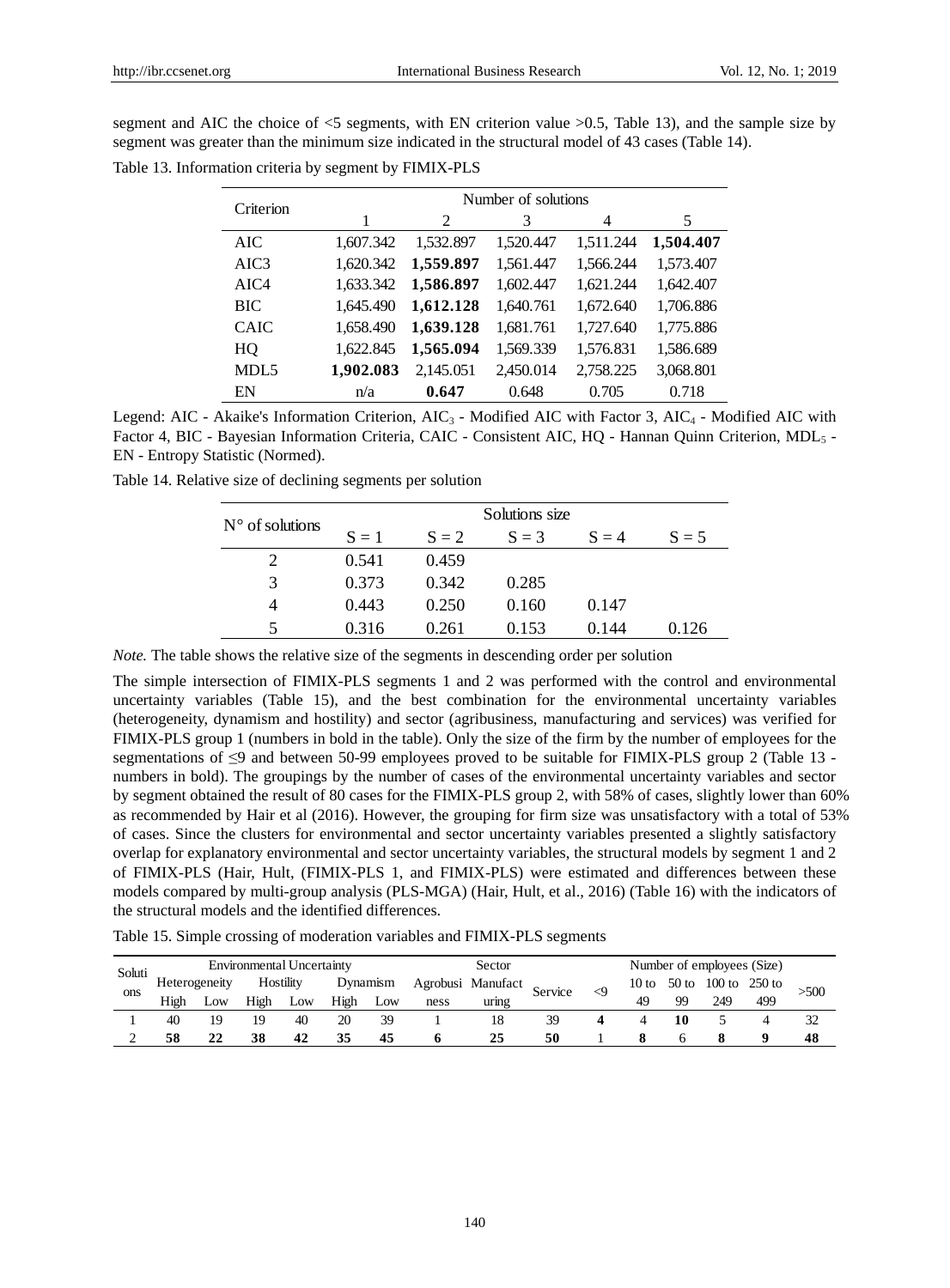|                                        |                                              | Path coefficients | Multigroup analyses (MGA)<br>$ \beta_1 - \beta_2 $ |           |           |           |
|----------------------------------------|----------------------------------------------|-------------------|----------------------------------------------------|-----------|-----------|-----------|
| Structural Model                       | Solution 1<br>Original sample<br>OS)<br>(S1) |                   | Solution 2<br>(S2)                                 | $OS - S1$ | $AO - S2$ | $S1 - S2$ |
| SIS -> Corporate Performance           | 0.062                                        | 0.038             | 0.100                                              | 0.024     | 0.038     | 0.062     |
| BS -> Corporate Performance            | $0.532$ ***                                  | $0.701$ ***       | $0.533$ ***                                        | 0.169     | 0.001     | 0.168     |
| $SIS$ -> Business strategy             | $0.698$ ***                                  | $0.709$ ***       | $0.707$ ***                                        | 0.012     | 0.009     | 0.003     |
| <b>AVE</b>                             | $^{+}$                                       | $^{+}$            | $^{+}$                                             | $^{+}$    | $+$       | $^{+}$    |
| Composite reliability                  | $^{+}$                                       | $^{+}$            | $^{+}$                                             | $^{+}$    | $+$       | $^{+}$    |
| R <sup>2</sup> - Corporate performance | 43.90%                                       | 53.00%            | 36.90%                                             |           |           |           |
| R <sup>2</sup> - Business strategy     | 48.70%                                       | 50.40%            | 50.00%                                             |           |           |           |

Table 16. Comparison of structural models by segment FIMIX-PLS

*Note.* \*\*\* p value <0.001; \*\* p value <0.01; \* p value <0.5; Measurement model evaluation criterion fulfilled/not fulfilled in accordance with Hair et al. (2016).

All measures of the model met the common quality standards when comparing the path coefficients between FIMIX-PLS segments 1 and 2 and the original analysis (Hair, Hult, et al., 2016). A difference in the structural coefficients was observed comparing AO-S1 (0.169; 23%) and S1-S2 (0.168; 23%) segments, but was not statistically significant (p value > 0.05).

The analysis of non-linear causal combinations was performed through the analytical approach of boolean algebra, fuzzy set qualitative comparative analysis (fsQCA) (Fiss, 2011; Frambach, Fiss, & Ingenbleek, 2016; Ragin, 2008; Woodside, Ko, & Huan, 2012). According to FIMIX-PLS, the fsQCA was used in both solutions, individually analyzing the relationship between SIS and BS, and the causality of the variables of environmental uncertainty and firm's size were verified. The calibration procedure of fsQCA described by Mikalef and Pateli (2017) to transform the constructs measured on the Likert scale of 7 points in diffuse set, denoting total adhesion (diffuse score=0.95), total non-association (diffuse score=0.05) and the crossover point (diffuse score=0.50) was used. Thresholds of full members are set to values of 6, cross points to 4.5 and full score of non-members to 3 (Tho & Trang, 2014). The overall consistency level was 0.928854, above the recommended 0.75 (Ragin, 2008). Overall coverage of the solution was 0.639021, showing that the identified configurations represented 64% adherence to the result in the presence of BS according to Table 17.

|                                        |           | Solution 1             |           |             |            | Solution 2             |            |             |
|----------------------------------------|-----------|------------------------|-----------|-------------|------------|------------------------|------------|-------------|
| Causal conditions                      |           | Business strategy      |           |             |            | Business strategy      |            |             |
|                                        |           | Dynamism Heterogeneity | Hostility | <b>Size</b> |            | Dynamism Heterogeneity | Hostility  | <b>Size</b> |
| <b>SIS</b>                             | $\otimes$ |                        |           |             |            |                        | $^{\circ}$ |             |
| UE and CV                              | ⊗         |                        | ⊗         |             | $^{\circ}$ |                        | $^{\circ}$ | ⊗           |
| Raw coverage                           | 0.819699  | 0.849749               | 0.879800  | 0.774624    | 0.927752   | 0.736812               | 0.865826   | 0.561353    |
| Unique coverage                        | 0.819699  | 0.849749               | 0.879800  | 0.774624    | 0.927752   | 0.159978               | 0.103211   | 0.294151    |
| Consistency                            | 0.872114  | 0.862712               | 0.966972  | 0.928000    | 0.803376   | 0.953523               | 0.807163   | 0.824739    |
| Overall solution coverage: 0.639021    |           |                        |           |             |            |                        |            |             |
| Overall solution consistency: 0.928854 |           |                        |           |             |            |                        |            |             |

Table 17. fsQCA configuration analysis

*Note.* Black circles indicate the presence of a condition, and  $T$  indicate its absence. Large circles indicate core conditions; small ones, peripheral conditions. Blank spaces indicate "do not care." Used software fsQCA version 3.0 available www.fsQCA.com

In solution 1, SIS proved to be present in the causality of the BS in the absence of hostility and in the peripheral presence of the firm´s size. The absolute presence of heterogeneity in the causality of the BS, as well as the peripheral absence of SIS and dynamism in the causality of the BS were identified. In solution 2, SIS proved necessary the causality of the strategy with the absence of the firm  $\hat{s}$  size; the other solutions presented peripheral absence of environmental uncertainty variables and causality of the BS.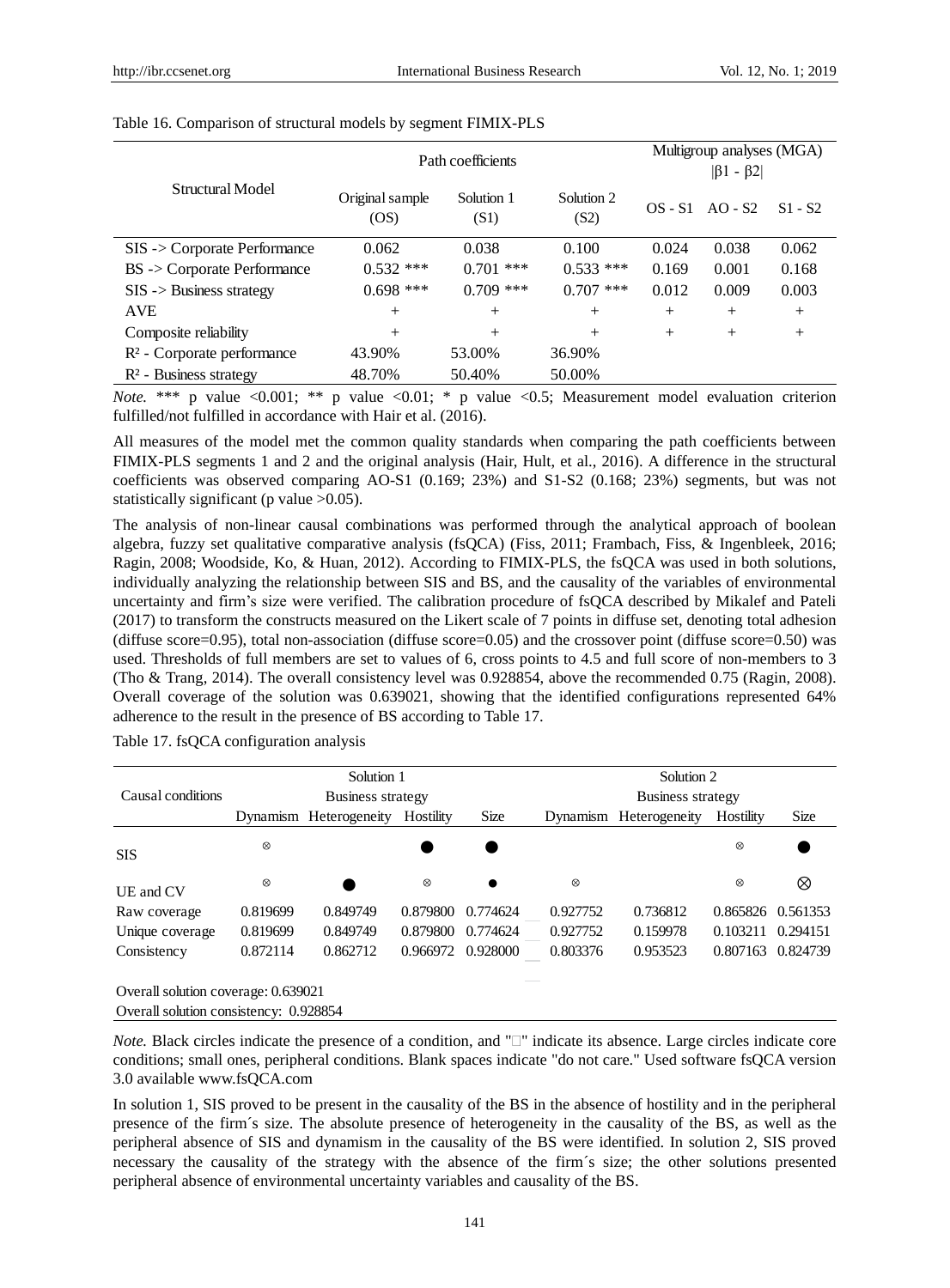The strategic alignment measure was created through the moderation between SIS factor scores (Tallon, 2007) and BS, where the product of this measure is equivalent to the strategic alignment of SIS dimension score. According to Sabherwal and Chan (2001) and Tallon (2007), the strategic alignment of SIS was measured as a deviation from the profile that corresponds to the absolute difference of the ideal use (100%, value 1) of SIS and the actual use of SIS collected and standardized. Small deviation points to tight alignment (fit), while large deviation points to misalignment. To reverse this scale, 1 of each absolute deviation was subtracted. In this way, firms with absolute or perfect alignment received the value of one and below one imply some sense of misalignment. Subsequently, the direct effects of the strategic alignment of SIS on CP were analyzed as "product of moderation" and "profile deviation" (Table 18).

Table 18. Standardized regression coefficients of the SIS strategic alignment structural models

| Structural model                 | Method                | Path<br>coefficient | <b>Standard</b><br>error | t value | p value | R <sup>2</sup> |
|----------------------------------|-----------------------|---------------------|--------------------------|---------|---------|----------------|
| $SIS$ alignment $\rightarrow CP$ | Product of moderation | 0.615               | 0.053                    | 1.643   | 0.000   | 37.8%          |
|                                  | Perfil desviation     | 0.466               | 0.067                    | 6.868   | 0.000   | 21.2%          |
|                                  |                       |                     |                          |         |         |                |

*Note 1.* Significance was estimated by bootstrap with  $N = 139$  cases and 5000 replicates in SmartPLS 3.2.6.

The influence of SIS alignment on CP showed higher direct SIS and BS relations in CP (Table 6), but in the multigroup analysis between the relations did not present statistical significance (p value> 0.05) for both cases (product of moderation and profile deviation).

# **6. Conclusion, Limitation and Future Study**

This study empirically demonstrated that SIS enabled strategy-as-practice (Arvidsson et al., 2014; Marabelli & Galliers, 2017), agreeing with other studies conducted in developed countries and stable economic situation (Y.E. Chan et al., 2006). SIS have had a strong influence in enabling flexibility and agility in developing the steps of the strategic planning process to disseminate strategic guidelines, analyze the overall environment, formulate, execute and monitor BS at shorter intervals in a continuous cycle of strategy-as-practice in complex environments.

This research confirmed the strong influence of BS on CP without contribution differences in this relationship in the various levels and dimensions of environmental uncertainty. However, it was observed that small and medium-sized firms (<499 employees) had an effect of 50% higher contribution in the relation (BS->CP) than large firms (>500 employees), demonstrating the maturity of small and medium-sized enterprises in the use of strategic management practices that until then were only used by large firms (Grant, 2003).

The empirical research of the study confirmed that SIS possess full strategy mediation in relation to CP in complex environments and environmental uncertainty, as evidenced in countries of economic stability (Y.E. Chan et al., 2006; Kim et al., 2011; Tallon, 2007). The study confirmed that in environments of economic turbulence and uncertainty, SIS enabled a broad performance management system that contributes to improve the quality of strategic decisions, coordinates decentralized strategic decision-making and drives the improvement of CP. SIS promote planning time reduction, making strategic decisions more flexible and enabling employees to participate in the strategic planning process.

The study showed that SIS influence the BS in high heterogeneity environments by 33% more than in low heterogeneity environments. Thus, SIS enabled the organization to face the intensity of market diversity and confirmed to be an effective mechanism to enable the organization's capacity to coordinate, disseminate, collect, analyze, implement and follow effectively promote strategy-as-practice.

The study did not demonstrate moderation of dynamism and hostility in the relationships between SIS and BS, and the latter and CP. The strong economy contraction in 2015 and 2016, with a GDP of -3.8% and -3.6% respectively (IBGE, 2016, 2017), may have influenced the validation of the hypotheses, since the economic crisis imposes a restriction of resources for product/service launches, influencing the dynamism of the environment and the competition of the same resources imposed. However, similar results of non-moderation support for the dimensions of environmental uncertainty were found in studies conducted in stable economies (Newkirk & Lederer, 2009, 2006).

The post-analysis study investigated the possibility of heterogeneity not observed by the FIMIX-PLS method (Hair et al., 2018), and identified two group segments that demonstrated that the aggregated analysis of the data level was consistent with the results found in the structural model for the observable variables of environmental control and uncertainty, with no statistically significant differences for the two FIMIX-PLS segments groups.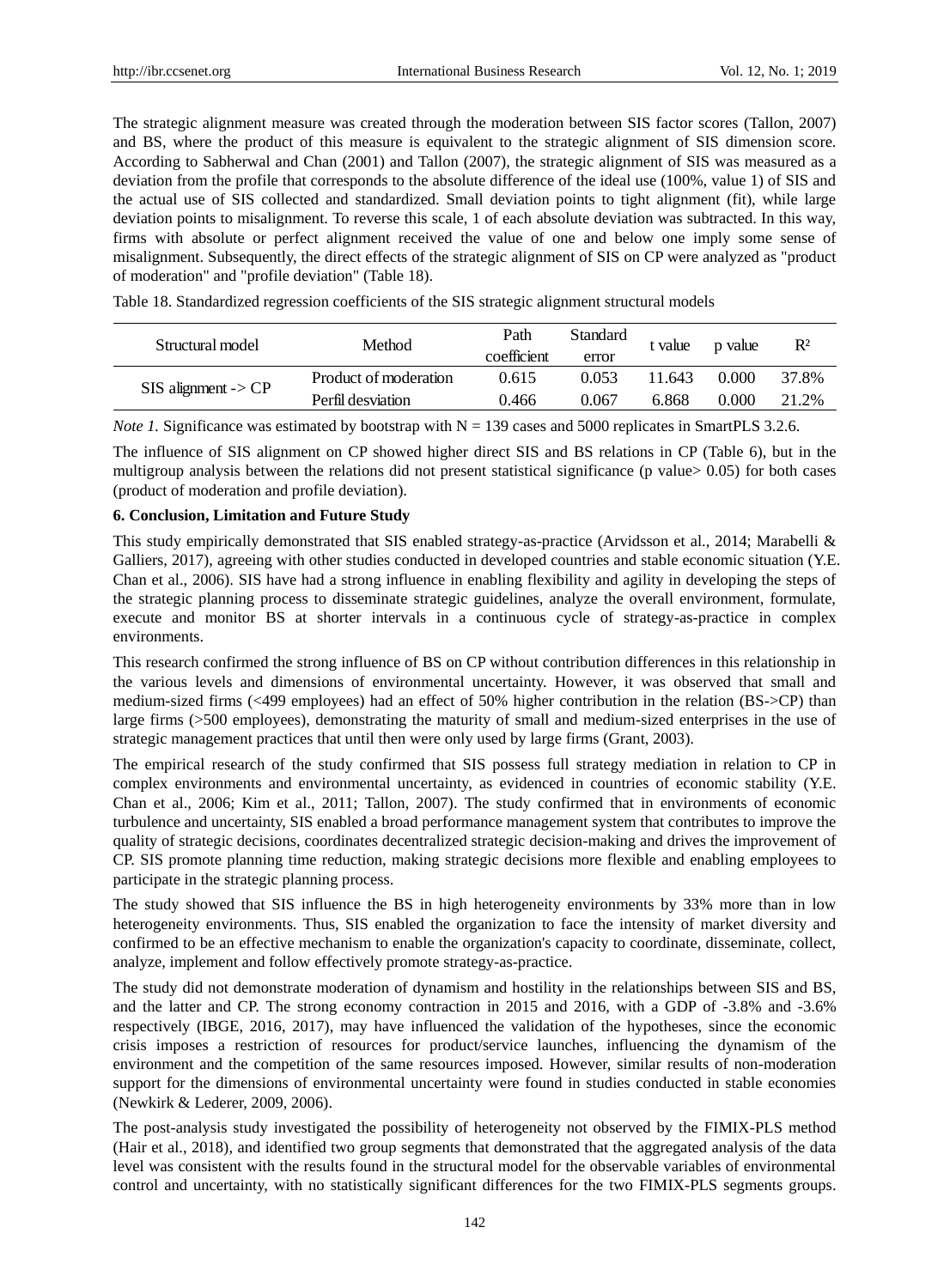However, the fsQCA analysis demonstrated the possibility of non-linear causality for the BS in solution 1 and 2 of FIMIX-PLS for the firm´s size variable and the environmental uncertainty of heterogeneity. Moreover, it contributed to the understanding of how the intensive use of SIS in large enterprises can be equally effective in achieving a state of effect in BS, and confirmed PLS-PM of heterogeneity influence in BS.

Following, the post hoc analysis study allowed to identify the effect of the strategic alignment of SIS on CP, and in both methods of moderation and profile deviation presented a strong path effect, with statistical significance and high explanatory power in CP. The result contributes with studies that emphasize that process are not executed without the presence of IS/IT (Kohli & Grover, 2008) and confirmed that SIS incorporated the strategic planning process, and can be considered inseparable for the success of the strategy-as-practice, positioning as IS strategizing, in the context of economic turbulence and environmental uncertainty.

This study contributed to Strategy-as-Practice researchers recognize the significance of material technology in strategy work and there are many potential avenues for mutual exchange and collaboration between IS field and Practice Theory.

It is possible to emphasize that the way of collecting data limited the generalization of the results obtained, since the sample was not probabilistic. The cross-sectional method imposed another limitation in the study to evaluate the relationship between the constructs.

As a future study, it is suggested to pursue analyses of the moderation of the ideal use of SIS strategic alignment in CP weighted by strategy types, such as leadership in cost, differentiation and focus (Porter, 1986), strategic orientation defense, analysis, proactivity and reaction of customer intimacy (Miles, Snow, Meyer, & Coleman, 1978), operational excellence and product leadership (Mintzberg et al., 2009). Longitudinal research on the antecedents and consequences of SIS may generate new results from SIS value creation for strategy-as-practice, as well as its impact on innovation, competitive advantage and organizational performance over time.

#### **References**

- Albertin, L. A., & Albertin, R. M. de M. (2012). Dimensões do uso de tecnologia da informação: um instrumento de diagnóstico e análise. *Revista de Administração Pública*, *46*(1), 125-151. https://doi.org/10.1590/S0034-76122012000100007
- Anwar, J., & Hasnu, S. (2016). Business strategy and firm performance: a multi-industry analysis. *Journal of Strategy and Management*, *9*(3), 361-382. https://doi.org/10.1108/JSMA-09-2015-0071
- Arvidsson, V., Holmström, J., & Lyytinen, K. (2014). Information systems use as strategy practice : A multi-dimensional view of strategic information system implementation and use. *Journal of Strategic Information Systems*, *23*(1), 45-61. https://doi.org/10.1016/j.jsis.2014.01.004
- Atkinson, A. A., Kaplan, R. S., Matsumura, E. M., & Young, S. M. (2011). *Management Accounting: Information for Decision-making and Strategy Execution* (6th ed.). Upper Saddle River: Prentice Hall.
- Babafemi, I. D. (2015). Corporate Strategy, Planning and Performance Evaluation: A Survey of Literature. *Journal of Management Policies and Practices*, *3*(1), 43-49. https://doi.org/10.15640/jmpp.v3n1a6
- Becker, J., Rai, A., Ringle, C. M., & Volckner, F. (2013). Discovering unobserved heterogeneity in structural equation models to avert validity threats. *MIS Quarterly*, *37*(3), 665-694. https://doi.org/10.25300/MISQ/2013/37.3.01
- Bento, A., Bento, R., & White, L. (2013). Validating cause-and-effect relationships in the balanced scorecard. *Academy of Accounting and Financial Studies Journal*, 45-55.
- Bromiley, P., & Rau, D. (2014). Research prospectives towards a practice-based view of strategy. *Strategic Management Journal*, *35*(1), 1249-1256. https://doi.org/10.1002/smj.2238
- Carlson, K. D., & Wu, J. (2012). The illusion of statistical control: control variable practice in management research. *Organizational Research Methods*, *15*(3), 413-435. https://doi.org/10.1177/1094428111428817
- Chan, Y. E., Denford, J. S., & Jin, J. Y. (2016). Competing Through Knowledge and Information Systems Strategies: A Study of Small and Medium-Sized Firms. *Journal of Information & Knowledge Management*. https://doi.org/10.1142/S0219649216500271
- Chan, Y. E., Sabherwal, R., & Thatcher, J. B. (2006). Antecedents and outcomes of strategic IS alignment: an empirical investigation. *IEEE Transactions on Engineering Management*, *53*(1), 27-47. https://doi.org/10.1109/TEM.2005.861804
- Chen, D. Q., Mocker, M., Preston, D. S., & Teubner, A. (2010). Information Systems Strategy: Reconceptualization, Measurement, and Implications. *MIS Quarterly*, *34*(2), 233-259. https://doi.org/10.2307/20721426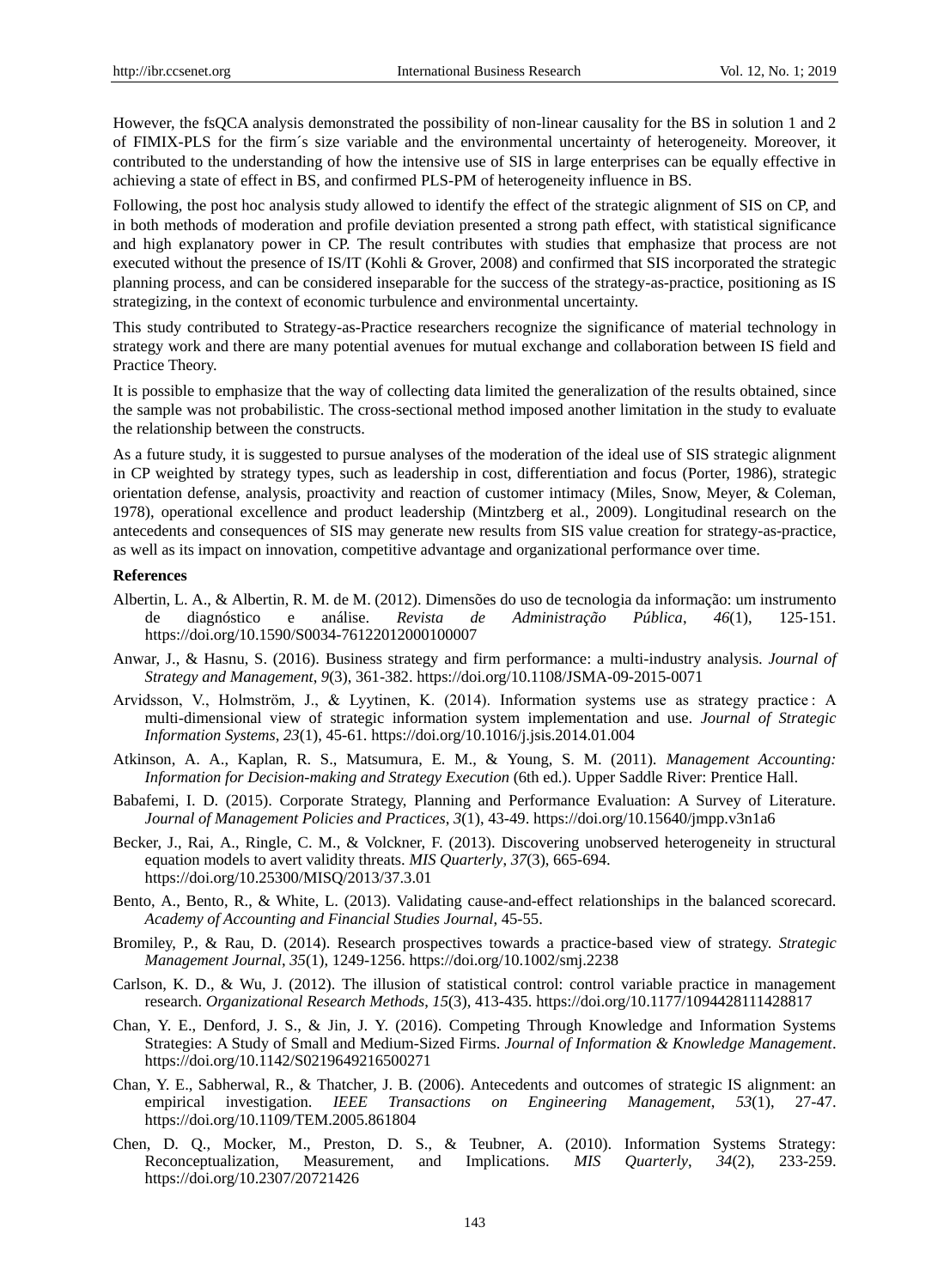- Chen, Y., Wang, Y., Nevo, S., Jin, J., Wang, L., & Chow, W. S. (2014). IT capability and organizational performance: the roles of business process agility and environmental factors. *European Journal of Information Systems*, *23*(3), 326-342. https://doi.org/10.1057/ejis.2013.4
- Chin, W. W., Thatcher, J. B., Wright, R. T., & Steel, D. (2013). Controlling for common method variance in PLS analysis: the measured latent marker variable approach. In L. Abdi, H., Chin, W.W., Vinzi, V.E., Russolillo, G. and Trinchera (Ed.), *New Perspectives in Partial Least Squares and Related Methods* (pp. 231–239). New York: Springer. https://doi.org/10.1007/978-1-4614-8283-3\_16
- Dameron, S., Lê, J. K., & Lebaron, C. (2015). Materializing Strategy and Strategizing Materials: Why Matter Matters. *British Journal of Management*, *26*(S1), S1-S12. https://doi.org/10.1111/1467-8551.12084
- Davenport, T. H., Harris, J. G., & Morison, R. (2010). *Analytics at Work: Smarter Decisions, Better Results*. *Harvard Business School Press Books*. Retrieved from http://www.amazon.com/dp/1422177696%5Cnhttp://books.google.com/books?id=2otJuvfvflgC&pgis=1
- Faul, F., Erdfelder, E., Lang, A. G., & Buchner, A. (2007). G\*Power 3: A flexible statistical power analysis program for the social, behavioral, and biomedical sciences. *Behavior Research Methods*, *39*(2), 175-191. https://doi.org/10.3758/BF03193146
- Fiss, P. C. (2011). Building better causal theories: A fuzzy set approach to typologies in organization research. *Academy of Management Journal*, *54*(2), 393-420. https://doi.org/10.5465/amj.2011.60263120
- Frambach, R. T., Fiss, P. C., & Ingenbleek, P. T. M. (2016). How important is customer orientation for firm performance? A fuzzy set analysis of orientations, strategies, and environments. *Journal of Business Research*, *69*(4), 1428-1436. https://doi.org/10.1016/j.jbusres.2015.10.120
- George, G., Haas, M. R., & Pentland, A. (2014). From the editors: Big data and management. *Academy of Management Journal*, *57*(2), 321-326. https://doi.org/10.5465/amj.2014.4002
- Grant, R. M. (2003). Strategic planning in a turbulent environment: Evidence from the oil majors. *Strategic Management Journal*, *24*(6), 491-517. https://doi.org/10.1002/smj.314
- Hair, J. F., Hult, G., Ringle, C., & Sarstedt, M. (2016). *A Primer on Partial Least Squares Structural Equation Modeling (PLS-SEM)*. *Sage* (2° Ed.). Thousand Oaks.
- Hair, J. F., Sarstedt, M., Matthews, L. M., & Ringle, C. M. (2016). Identifying and treating unobserved heterogeneity with FIMIX-PLS : part I – method. *European Business Review*, *28*(1), 63-76. https://doi.org/10.1108/EBR-09-2015-0094
- Hair, J. F., Sarstedt, M., Ringle, C. M., & Gudergan, S. P. (2018). *Advanced Issues in Partial Least Squares Structural Equation Modeling*. Thousand Oaks.
- Heyden, M. L. M., Fourn, S. P. L., Koene, B. A. ., Werkman, R., & Ansari, S. S. (2017). Rethinking "Top-Down" and "Bottom-Up" Roles of Top and Middle Managers in Organizational Change: Implications for Employee Support. *Journal of Management Studies*. https://doi.org/10.1111/joms.12258
- Hill, C., Jones, G., & Schilling, M. (2014). *Strategic Management: Theory: An Integrated Approach*. Boston, Massachusetts, USA: Cengage Learning.
- IBGE. (2016). Contas Nacionais Trimestrais. Retrieved February 23, 2017, from ftp://ftp.ibge.gov.br/Contas\_Nacionais/Contas\_Nacionais\_Trimestrais/Comentarios
- IBGE. (2017). Contas Nacionais Trimestrais. Retrieved from ftp://ftp.ibge.gov.br/Contas\_Nacionais/Contas\_Nacionais\_Trimestrais/Comentarios
- Jarzabkowski, P., & Kaplan, S. (2015). Strategy tools-in-use: a framework for understanding "technologies of rationality" in practice. *Strategic Management Journal*, *36*. https://doi.org/10.1002/smj.2270
- Johnson, A. M., & Lederer, A. L. (2013). IS Strategy and IS Contribution: CEO and CIO Perspectives. *Information Systems Management*, *30*(4), 306-318. https://doi.org/10.1080/10580530.2013.832962
- Kaplan, R. S., & Norton, D. P. (1992). The Balanced Scorecard: Measures that Drive Performance. *Harvard Business Review*, (January–February), 71-79.
- Kaplan, R. S., & Norton, D. P. (2008). *The Execution Premium: Linking Strategy to Operations for Competitive Advantage*. Boston: Harvard Business School Press.
- Karpovsky, A., & Galliers, R. D. (2015). Aligning in practice: From current cases to a new agenda. *Journal of Information Technology*, *30*(2), 136-160. https://doi.org/10.1057/jit.2014.34
- Kearns, G. S., & Sabherwal, R. (2006). Strategic Alignment Between Business and Information Technology: A Knowledge-Based View of Behaviors, Outcome, and Consequences. *Journal of Management Information Systems*, *23*(3), 129-162. https://doi.org/10.2753/MIS0742-1222230306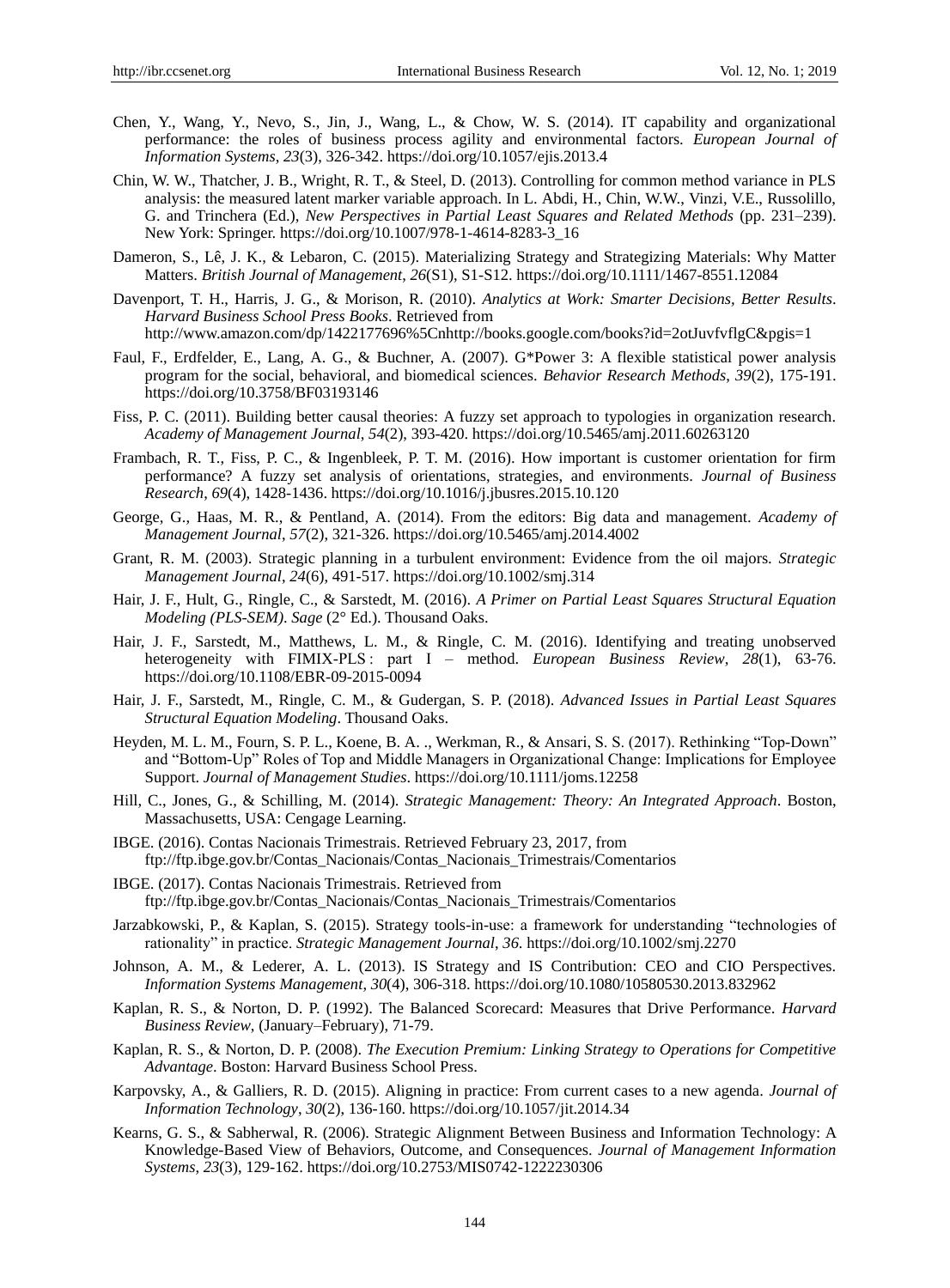- Kim, G., Shin, B., Kim, K. K., & Lee, H. G. (2011). IT Capabilities, Process-Oriented Dynamic Capabilities, and Firm Financial Performance. *Journal of Association for Information Systems*, *12*(7), 487-517. https://doi.org/10.17705/1jais.00270
- Kohli, R., & Grover, V. (2008). Business Value of IT: An Essay on Expanding Research Directions to Keep up with the Times. *Journal of the Association for Information Systems*, *9*(1), 23-39. https://doi.org/10.17705/1jais.00147
- Leidner, D. E., Lo, J., & Preston, D. S. (2011). An empirical investigation of the relationship of IS strategy with firm performance. *Journal of Strategic Information Systems*, *20*(4), 419-437. https://doi.org/10.1016/j.jsis.2011.09.001
- Lipitakis, A., & Phillips, P. (2015). On e-business strategy planning and performance: a comparative study of the UK and Greece. *Technology Analysis & Strategic Management*, *28*(3), 1-24. https://doi.org/10.1080/09537325.2015.1094568
- Lumpkin, G. T., & Dess, G. G. (2001). Linking two dimensions of entrepreneurial orientation to firm performance: The moderating role of environment and industry life cycle. *Journal of Business Venturing*, *16*(5), 429-451. https://doi.org/10.1016/S0883-9026(00)00048-3
- Mao, H., Liu, S., & Zhang, J. (2014). How the effects of IT and knowledge capability on organizational agility are contingent on environmental uncertainty and information intensity. *Information Development*, *31*(4), 1-25. https://doi.org/10.1177/0266666913518059
- Marabelli, M., & Galliers, R. D. (2017). A reflection on information systems strategizing: the role of power and everyday practices. *Information Systems Journal*, *27*(3), 347-366. https://doi.org/10.1111/isj.12110
- Matthews, L. M., Sarstedt, M., Hair, J. F., & Ringle, C. M. (2016). Identifying and treating unobserved heterogeneity with FIMIX-PLS Part II – A case study. https://doi.org/10.1108/EBR-09-2015-0095
- Meirelles, F. S. (2018). Administração de recursos de informática: tecnologia de informação nas empresas panorama e indicadores (29a. edição). Sao Paulo: Fundação Getulio Vargas, Escola de Administração de Empresas de São Paulo, Centro de Tecnologia de Informação Aplicada. FGV-EAESP-CIA.
- Melville, N., Kraemer, K., & Gurbaxani, V. (2004). Review: Information Technology and Organizational Performance: An Integrative Model of IT Business Value. *MIS Quarterly*, *28*(2), 283-322. https://doi.org/10.2307/25148636
- Merali, Y., Papadopoulos, T., & Nadkarni, T. (2012). Systems Information systems strategy : Past, present, future ? *Journal of Strategic Information Systems*, *21*(2), 125-153. https://doi.org/10.1016/j.jsis.2012.04.002
- Mikalef, P., & Pateli, A. (2017). Information technology-enabled dynamic capabilities and their indirect effect on competitive performance: Findings from PLS-SEM and fsQCA. *Journal of Business Research*, *70*, 1-16. https://doi.org/10.1016/j.jbusres.2016.09.004
- Miles, R. E., Snow, C. C., Meyer, A. D., & Coleman, H. J. (1978). Organizational strategy Structure and Process.pdf. *Academy of Management Review*, *3*(1), 546-562. https://doi.org/10.5465/amr.1978.4305755
- Miller, D., & Friesen, P. H. (1983). Strategy-making and enviroment: the third link. *Strategic Management Journal*, *4*, 221-235. https://doi.org/10.1002/smj.4250040304
- Mintzberg, H., Ahlstrand, B. W., & Lampel, J. (2009). *Strategy safari: The complete guide through the wilds of strategic management* (2nd ed.). Harlow:UK: Financial Times Prentice Hall.
- Mithas, S., Ramasubbu, N., & Sambamurthy, V. (2011). How Information Management Capability Influences Firm Performance. *MIS Quarterly*, *35*(1), 237-256. https://doi.org/10.2307/23043496
- Mostaghel, R., Oghazi, P., Beheshi, H., & Hultman, M. (2015). Strategic use of enterprise systems among service firms: Antecedents and consequences. *Journal of Business Research*, 1544-1549. https://doi.org/10.1016/j.jbusres.2015.01.049
- Newkirk, H. E., & Lederer, A. . (2009). The impact of environmental dynamism on strategic information systems technical and personnel resources planning. *… Technology and Management*, *9*(2), 203-223. Retrieved from http://www.inderscienceonline.com/doi/abs/10.1504/IJITM.2010.030461
- Newkirk, H. E., & Lederer, A. L. (2006). The effectiveness of strategic information systems planning under environmental uncertainty. *Information & Management*, *43*(4), 481-501. https://doi.org/10.1016/j.im.2005.12.001
- Park, S., Lee, H., & Chae, S. W. (2017a). Rethinking balanced scorecard ( BSC ) measures : formative versus reflective measurement models. https://doi.org/10.1108/IJPPM-08-2015-0109
- Park, S., Lee, H., & Chae, S. W. (2017b). Rethinking balanced scorecard (BSC) measures: formative versus reflective measurement models. *International Journal of Productivity and Performance Management*, *66*(1),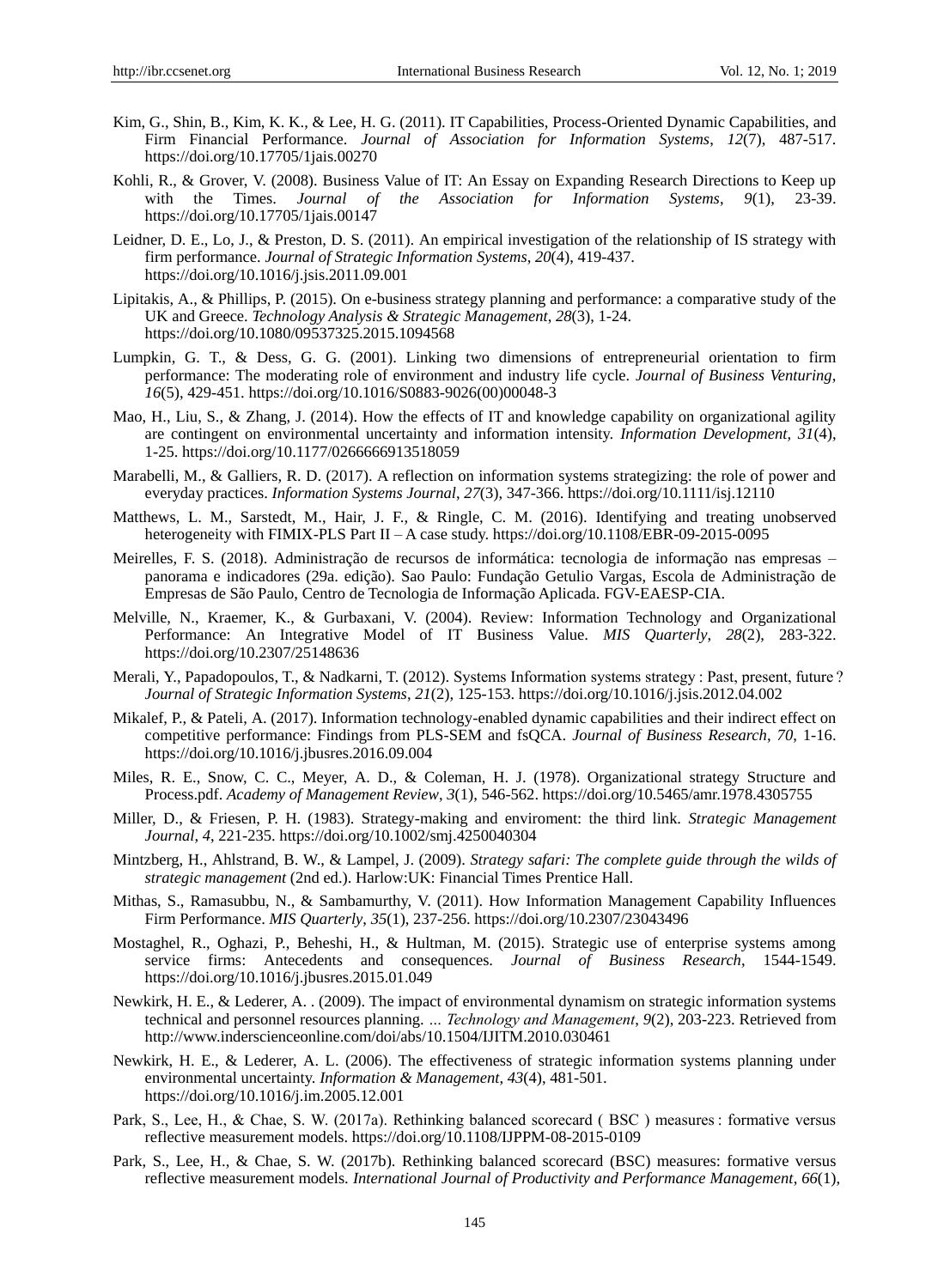92-110. https://doi.org/10.1108/IJPPM-08-2015-0109

- Pavlou, P. A., & El Sawy, O. A. (2010). The "third hand": IT-enabled competitive advantage in turbulence through improvisational capabilities. *Information Systems Research*. 21(3). 443-471. through improvisational capabilities. *Information Systems Research*, *21*(3), 443-471. https://doi.org/10.1287/isre.1100.0280
- Peppard, J., Galliers, R. D., & Thorogood, A. (2014). Information systems strategy as practice: Micro strategy and strategizing for IS. *Journal of Strategic Information Systems*, *23*(1), 1-10. https://doi.org/10.1016/j.jsis.2014.01.002
- Porter, M. E. (1986). *Estratégia Competitiva: Técnicas para Análise de indústrias e da Concorrência* (7th ed.). Rio de Janeiro: Editora Campus.
- Ragin, C. C. (2008). *Redesigning social inquiry: Fuzzy sets and beyond.* Chicago: University of Chicago Press. https://doi.org/10.7208/chicago/9780226702797.001.0001
- Ray, G., Wu, D., & Konana, P. (2009). Competitive environment and the relationship between IT and vertical integration. *Information Systems Research*, *20*(4), 585-603. https://doi.org/10.1287/isre.1080.0202
- Ringle, C. M., Bido, D. S., & Da Silva, D. (2014). Structural equation modeling with the SmartPLS. *Brazilian Journal of Marketing*, *13*(2), 53-76. https://doi.org/10.5585/remark.v13i2.2717
- Rouhani, S., Ashrafi, A., Ravasan, A. Z., & Afshari, S. (2016). The impact model of business intelligence on decision support and organizational benefits. *Journal of Enterprise Information Management*, *29*(1), 19-50. https://doi.org/10.1108/JEIM-12-2014-0126
- Sabherwal, R., & Chan, Y. E. (2001). Alignment between Business and IS Strategies: A Study of Prospectors, Analyzers, and Defenders. *Information Systems Research*. https://doi.org/10.1287/isre.12.1.11.9714
- Sarstedt, M., Becker, J., Ringle, C. M., & Schwaiger, M. (2011). Uncovering and Treating Unobserved Heterogeneity with FIMIX-PLS : Which Model Selection Criterion Provides an Appropriate Number of Segments? *Schmalenbach Business Review*, *63*(January), 34-62. https://doi.org/10.1007/BF03396886
- Schilke, O. (2014). On the Contingent Value of Dynamic Capabilities for Competitive Advantage: the Nonlinear Moderating Effect of Environmental Dynamism. *Academy of Management Journal*, *51*(2), 179-203. https://doi.org/10.1002/smj.02099
- Segars, A. H., & Grover, V. (1998). Strategic Information Systems Planning Success: An Investigation of the Construct and Its Measurement. *MIS Quarterly*, *22*(2), 139-163. https://doi.org/10.2307/249393
- Segars, A. H., & Grover, V. (1999). Profiles of Strategic Information Systems Planning. *Information Systems Research*, *10*(3), 199-232. https://doi.org/10.1287/isre.10.3.199
- Segars, A. H., Grover, V., & Teng, J. T. C. (1998). Strategic information systems planning: Planning system dimensons, internal coalignment, and implications for planning effectiveness. *Decision Sciences*, *29*(2), 303-345. https://doi.org/10.1111/j.1540-5915.1998.tb01579.x
- Sen, D., Bingol, S., & Vayway, O. (2017). Strategic Enterprise Management for innovative companies: the last decade of the balanced scorecard. *International Journal of Asian Social Science*, *7*(1), 97-109. https://doi.org/10.18488/journal.1/2017.7.1/1.1.97.109
- Shollo, A., & Galliers, R. D. (2016). Towards an understanding of the role of business intelligence systems in organisational knowing. *Information Systems Journal*, *26*(4), 339-367. https://doi.org/10.1111/isj.12071
- Singh, S. K., Watson, H. J., & Watson, R. T. (2002). EIS support for the strategic management process. *Decision Support Systems*, *33*(1), 71-85. https://doi.org/10.1016/S0167-9236(01)00129-4
- Skokan, K., Pawliczek, A., & Piszczur, R. (2013). Strategic Planning and Business Performance of Micro, Small and Medium-Sized Enterprises. *Journal of Competitiveness*, *5*(4), 57-72. https://doi.org/10.7441/joc.2013.04.04
- Song, M., Zhao, Y., Arend, R. J., & Im, S. (2015). Strategic planning as a complex and enabling managerial tool. *Strategic Management Journal*.
- Tallon, P. P. (2007). A Process-Oriented Perspective on the Alignment of Information Technology and Business Strategy. *Journal of Management Information Systems*, *24*(3), 227-268. https://doi.org/10.2753/MIS0742-1222240308
- Teo, T. S. H., & King, W. R. (1997). Integration between business planning and information systems planning: an evolutionary-contingency perspective. *Journal of Management Information Systems*. https://doi.org/10.1111/j.1540-5915.1997.tb01312.x
- Tho, N. D., & Trang, N. T. M. (2014). Can knowledge be transferred from business schools to business organizations through in-service training students ? SEM and fsQCA fi ndings. *Journal of Business Research*. https://doi.org/10.1016/j.jbusres.2014.12.003